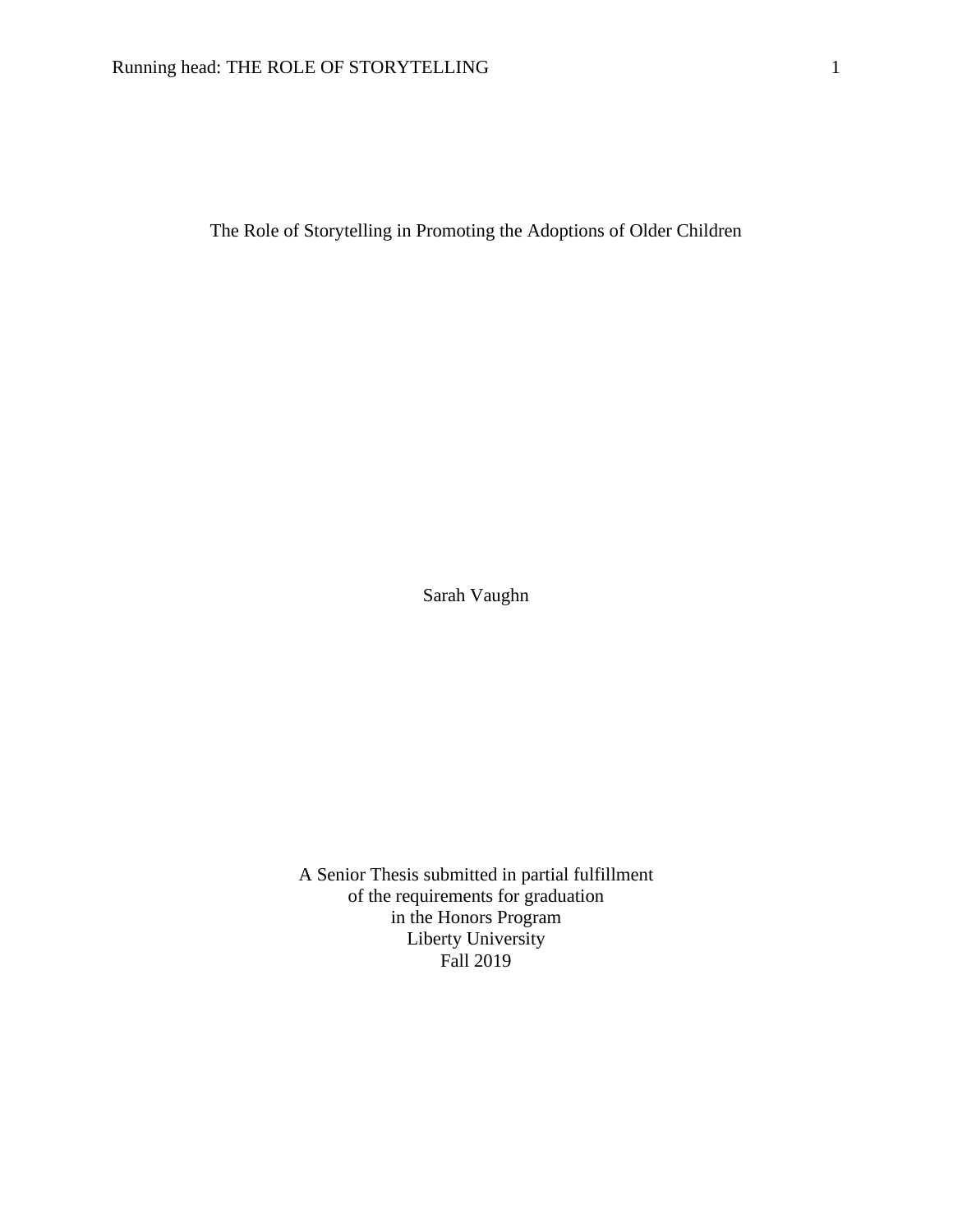Acceptance of Senior Honors Thesis

This Senior Honors Thesis is accepted in partial fulfillment of the requirements for graduation from the Honors Program of Liberty University.

> Cecil Kramer, D.Min. Thesis Chair

\_\_\_\_\_\_\_\_\_\_\_\_\_\_\_\_\_\_\_\_\_\_\_\_\_\_\_\_\_\_

Annette Madlock Gatison, Ph.D. Committee Member

\_\_\_\_\_\_\_\_\_\_\_\_\_\_\_\_\_\_\_\_\_\_\_\_\_\_\_\_\_\_

James H. Nutter, D.A. Honors Director

\_\_\_\_\_\_\_\_\_\_\_\_\_\_\_\_\_\_\_\_\_\_\_\_\_\_\_\_\_\_

\_\_\_\_\_\_\_\_\_\_\_\_\_\_\_\_\_\_\_\_\_\_\_\_\_\_\_\_\_\_ Date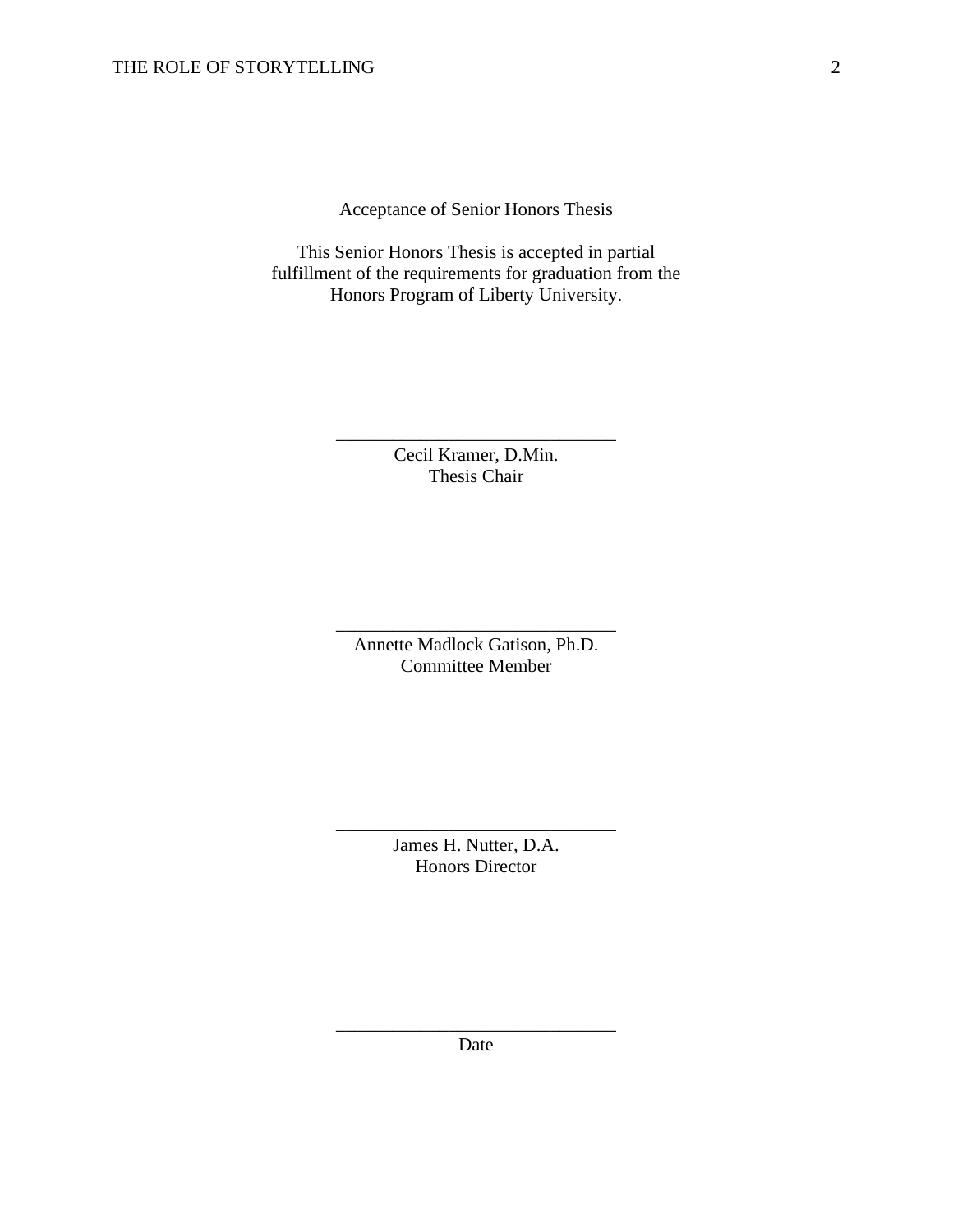### Abstract

The need for older children to be adopted out of foster care in the United States is very prevalent. Adoption and foster care organizations are constantly changing and shifting their marketing techniques and promotional materials in order to advocate for the adoption of children out of foster care. One strategy that many organizations employ is a storytelling strategy. These organizations tell the stories of broken children stuck in the foster care system with no hope of finding a forever family. They also tell redemption stories; stories of families that have sacrificed everything to adopt a needy child. Although stories are used to persuade people to adopt children, it is yet to be determined whether storytelling is an effective means of advocacy. In order to do that, this thesis will take the stories from 3 major adoption organizations and analyze them using Fisher's Narrative Paradigm.

Key words: *adoption, foster care, storytelling, narrative paradigm*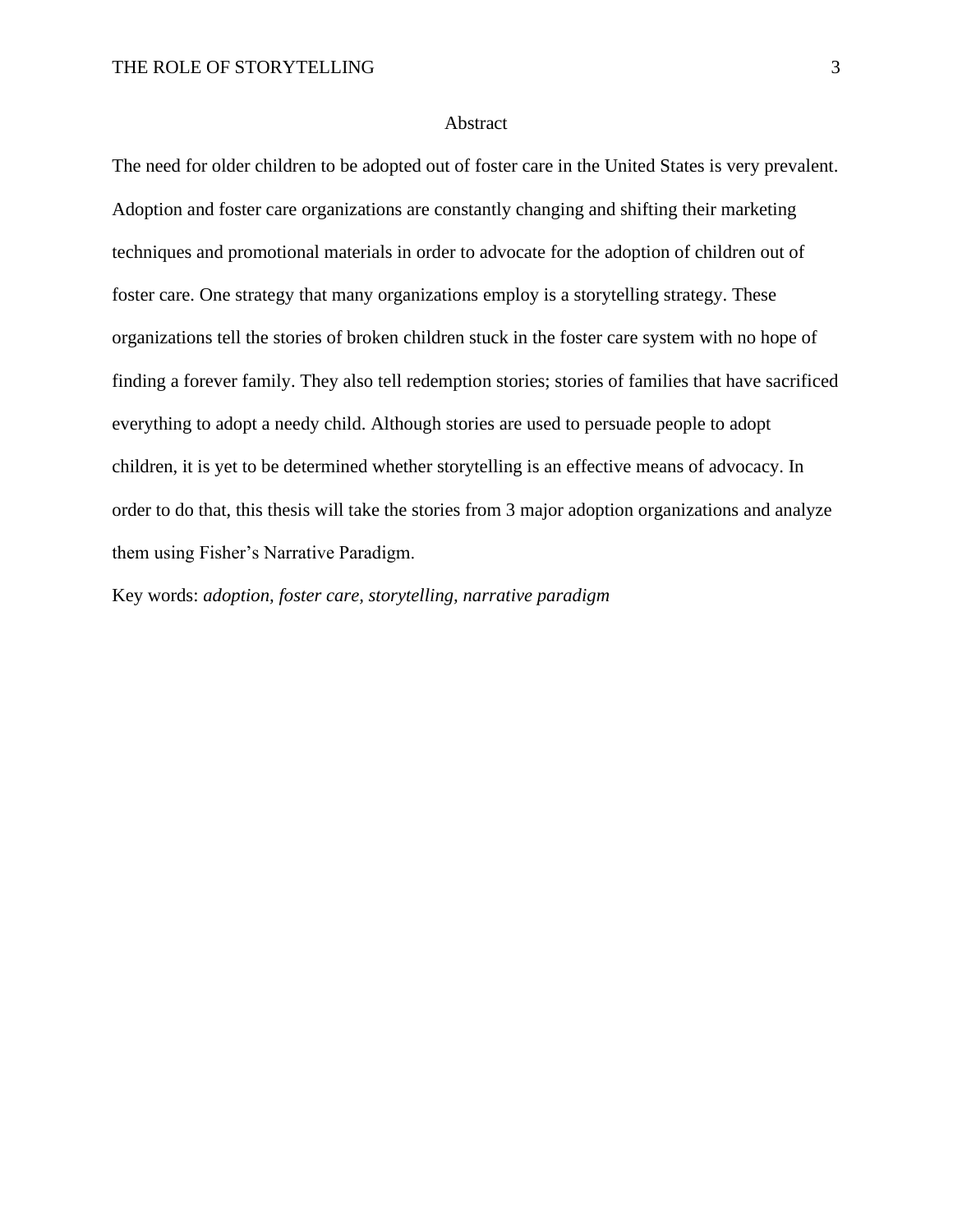### The Role of Storytelling in Promoting Older Child Adoption

Storytelling is a tool that many nonprofit organizations have been employing over the past several years. It is used to advocate for a cause, to fundraise, to share thoughts, ideas, and information, as well as to stir empathy in the hearts of an organization's stakeholders. While many nonprofit organizations are using this tool to achieve various goals, the main type of organization that this thesis will focus on is foster care and adoption agencies. This thesis will start by explaining the need that there is for older child adoption and why adoption and foster care organizations need to be successful in recruiting people to adopt.

Foster care and adoption is a social issue that is often overlooked, yet the United States has thousands of foster kids stuck in the welfare system, waiting for a permanent home. Foster care and adoption organizations face a daunting task in their attempts to recruit American citizens to become permanent families for these children. While these organizations have numerous strategies employed to increase recruitment of adoptive families, the main strategy that this thesis will focus on is storytelling.

The need for older child adoptions will be shown and the stories being told by adoption organizations will be analyzed using the theory, Fisher's Narrative Paradigm (Fisher, 1984). Many adoption organizations are nonprofits, meaning they do not receive any government funding, they rely on the support and donations of others. Their goal should not only be to recruit financial supporters of their organizations, but to recruit families to adopt. Recruiting families to adopt older children is especially challenging and in order to do so, adoption and foster care organizations need to share their most compelling stories to draw people in emotionally. There also must be truth and logic in the stories that are being told as emotions are important but cannot be the main determining factor of a person's adoption choice. Fisher's Narrative Paradigm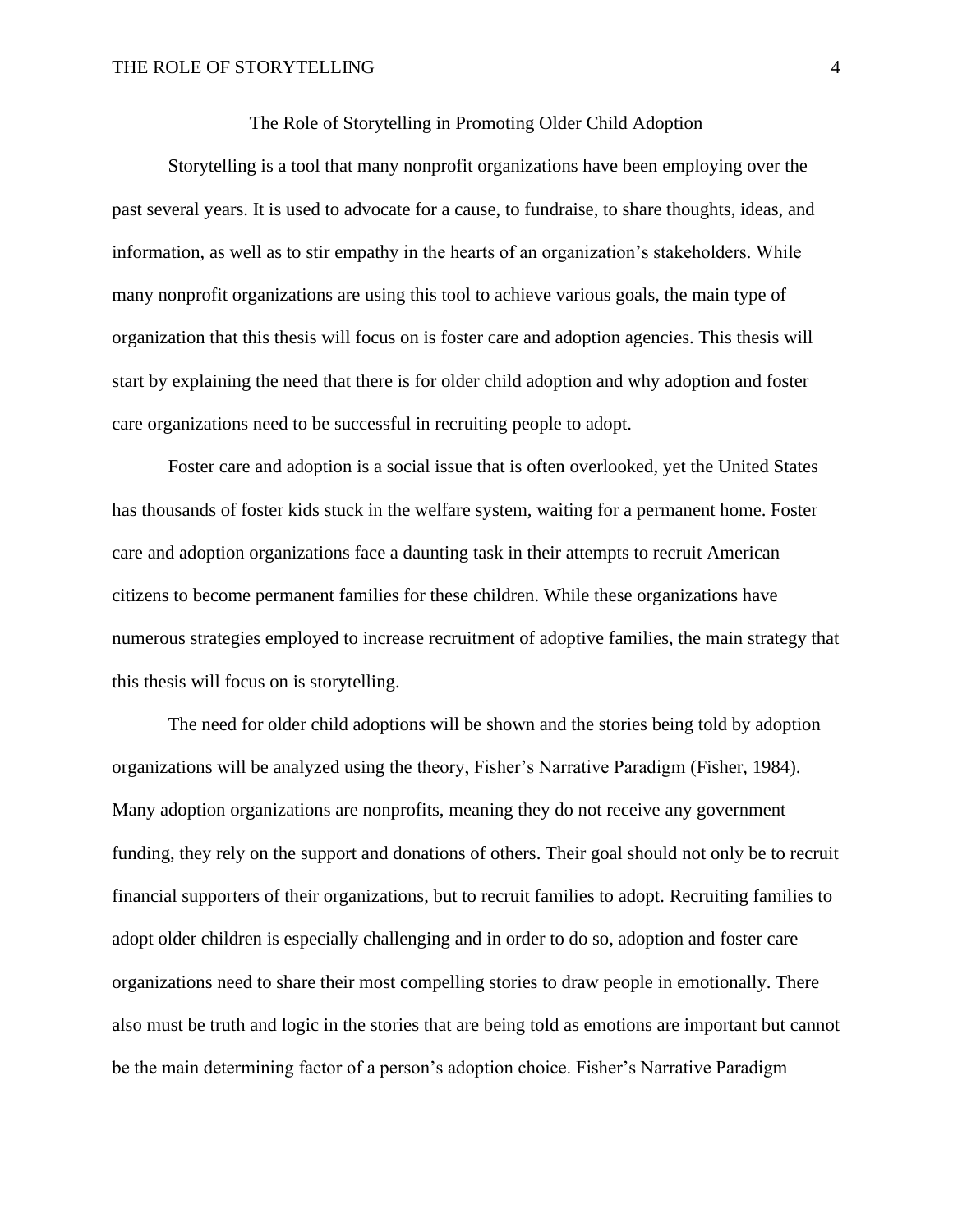(Fisher, 1984) will be used to determine the effectiveness of storytelling by analyzing the stories of three major adoption organizations.

### **The Need for Older Child Adoption**

Because of the fallen nature of society, there is a huge need for adoptions to take place, particularly amongst children over the age of three. The word adopt means "to take voluntarily (a child of other parents) as one's own child" (*Merriam-Webster Dictionary*). The need for adoption awareness and advocacy around the world is great, but this thesis will specifically focus on older child adoptions from foster care within the United States. According to a report done by the Children's Bureau (2017), over 400,000 children are in the American foster care system, and over 100,000 are in need of adoption. Statistics on the Barker Adoption Foundation website claim, "By age ten, a child's likelihood of being adopted goes down by 50 percent. An estimated 22,000 children "age out" of foster care every year with no family ties" (Barker webpage). These children need families and a place to call home, where they can feel safe and loved. Unfortunately, the families that do consider adoption often only consider adopting infants or very young children. Many people see adopting older children as too much of a risk. Because of this, older children are left in the system and end up having to live a life fending for themselves with no one to truly love or care for them.

Adopting a child over the age of three can be incredibly challenging. Many times, older children in the foster care system have been through serious trauma. They have likely been moved around from foster home to foster home, and many of them have mental health and extreme behavioral issues as well as attachment disorders and difficulty in adjusting to living with a permanent family. Adopting an older child is often just the beginning of what can be an arduous journey, wrought with complications and obstacles that many families feel completely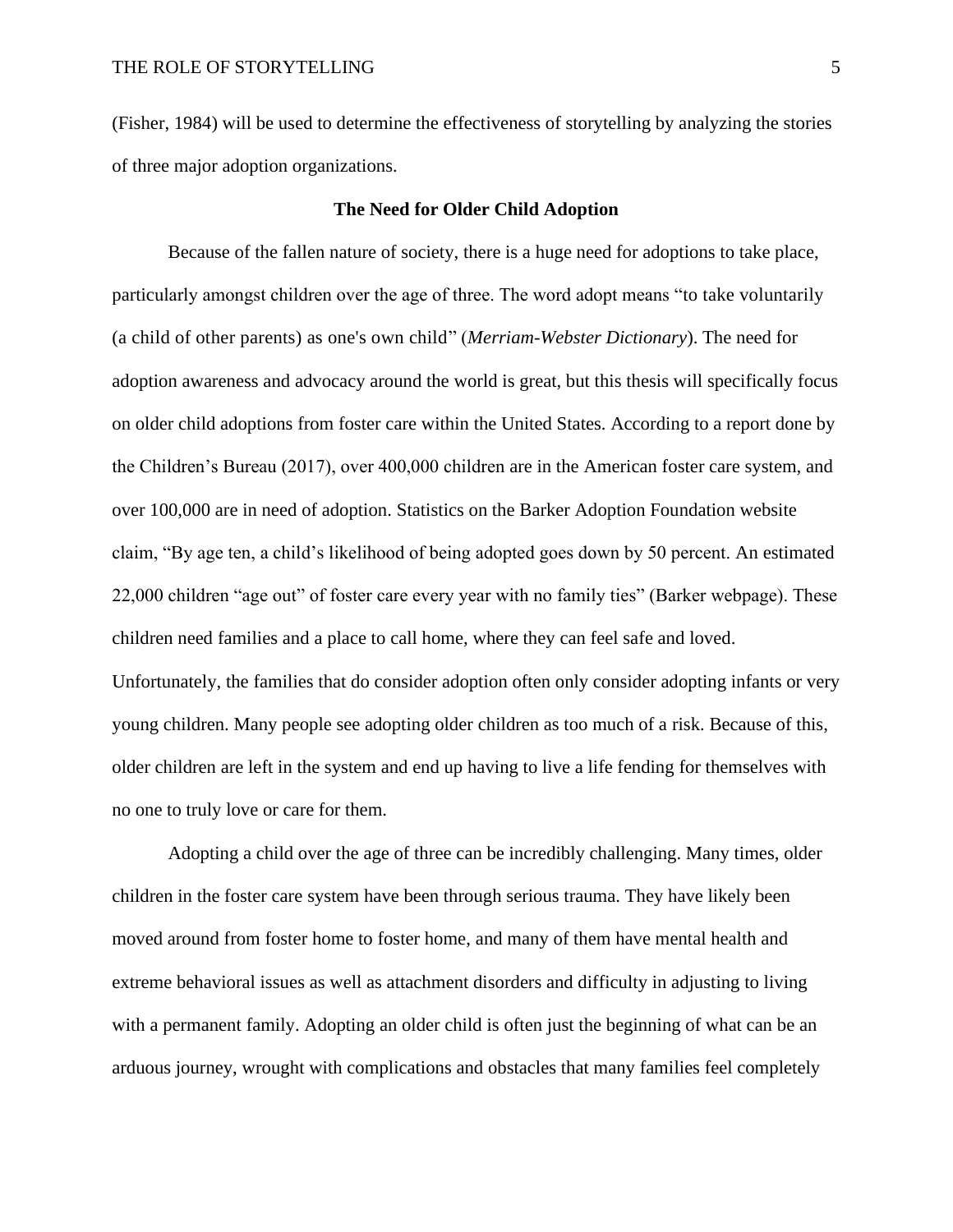unprepared for. One of the most challenging things for adoption organizations to do is to help families really understand the difficulties that might come along with adopting an older child. A study entitled, "Foster and Adoptive Parent Perspectives on Needs and Services: A Mixed Methods Study" (2018) surveyed adoptive families to try and better understand their needs. The study discusses some of the ways that parents may feel unprepared:

In the focus groups, parents expressed feeling ill-prepared to foster or adopt. Some attributed their lack of preparation to unrealistic expectations conveyed by child welfare staff or to poor communication about the background and needs of the children and about the fostering and adoptive process. (Barnett et al., p. 81)

Adoption organizations need to be sure that they are giving adoptive families realistic expectations of what adoption can really be like, especially when it comes to adopting an older child.

Adopting an older child is different from adopting a newborn or an infant simply because many of the older children are in the foster care system for longer periods of time and often become accustomed to life in the system and are used to having to fend for themselves. According to foster care statistics from 2017, the average amount of time that a child is in foster care is over 14 months (Child Welfare, 2019). This can cause many challenges as those children will likely have a harder time trusting people and forming attachments because they are often moved from foster home to foster home. The research done by Barnett et al. (2018) claims that, "When children change placements frequently, they are at higher risk for unhealthy attachments and relationships; disruptions to educational, medical, and mental health services; delayed permanency; and behavioral and mental health problems" (p. 75). This is evidence that the longer children are in foster care, the more likely they are to develop behavioral and mental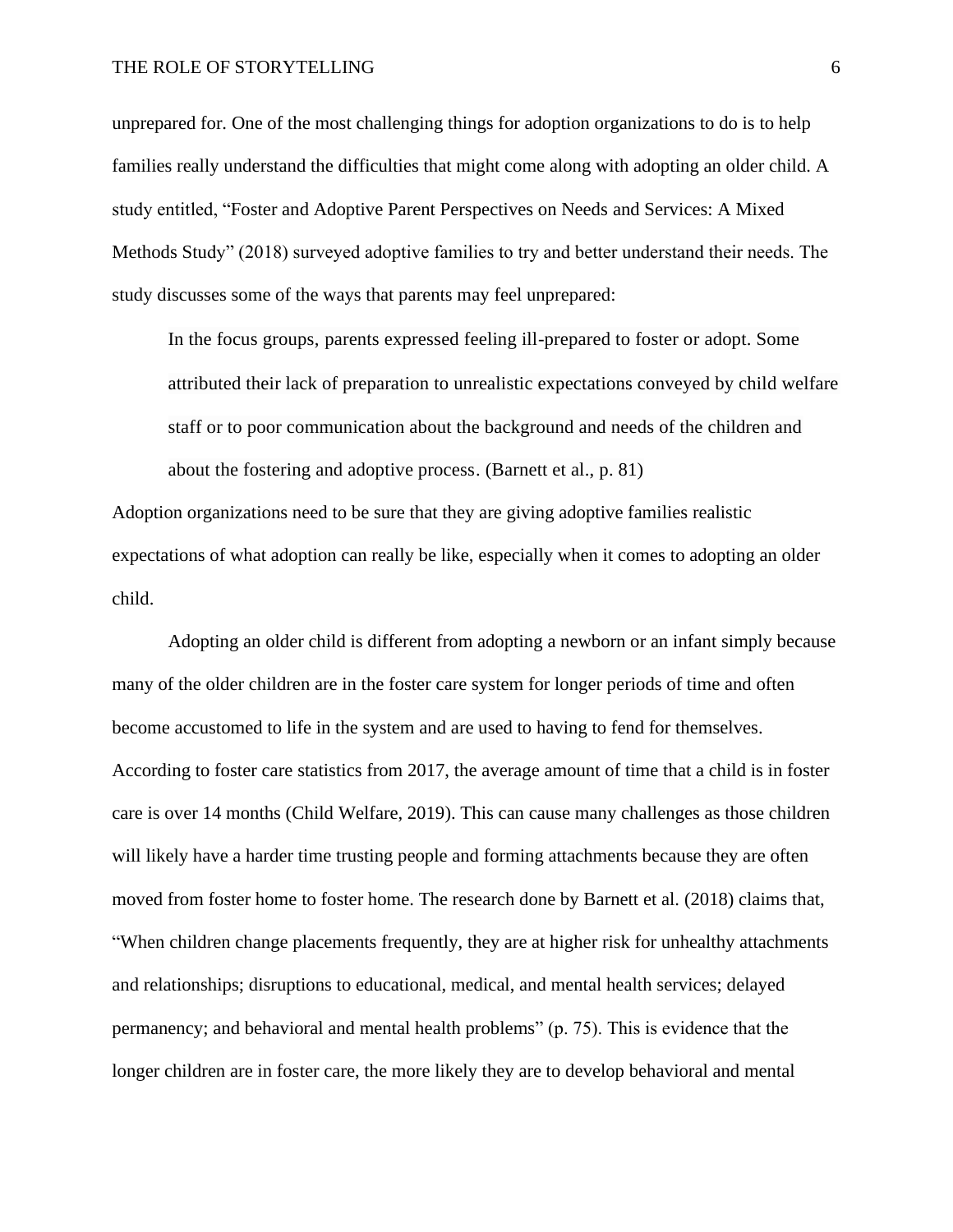health issues, and the less chance they have of finding permanent placement with an adoptive family.

Children are placed in foster care for various reasons ranging from abuse, neglect, abandonment, or even the death of their parents (Children's Bureau, 2018). The Children's Bureau study (2018) found that many children, around 62%, are removed because of neglect from their parents. 36% are removed because their parents are abusing substances such as drugs and alcohol. When children are neglected and abused, there are always psychological and developmental consequences. The study by Barnett et al. (2018) found that "About half of children in foster care have mental health needs, in large part due to the maltreatment and trauma they have experienced. Foster and adoptive parents consistently rank children's mental health concerns as their most difficult challenge" (p. 75). The more challenges that a foster child has experienced, the more likely they are to have behavioral and mental health issues as well.

Despite all of the challenges that they may bring, older children still need families. They need to be able to experience some stability in their lives before reaching adulthood. They need to be allowed to just be children. AdoptUSKids mentions the hardships of aging out of the foster care system and states:

Each year, approximately 20,000 youth will age out of the foster care system when they turn 18 or 21, or when they finish high school (depending upon the state in which they live.) These children are at increased risk of poor educational outcomes, experiencing homelessness, and being unemployed. (2019, para. 4)

If children do not find permanency during their teenage years, they are likely to have a really hard time adjusting to life on their own after foster care. Most of them will not go to college, they will have difficulties in finding a stable job, and many will end up on the streets, involved in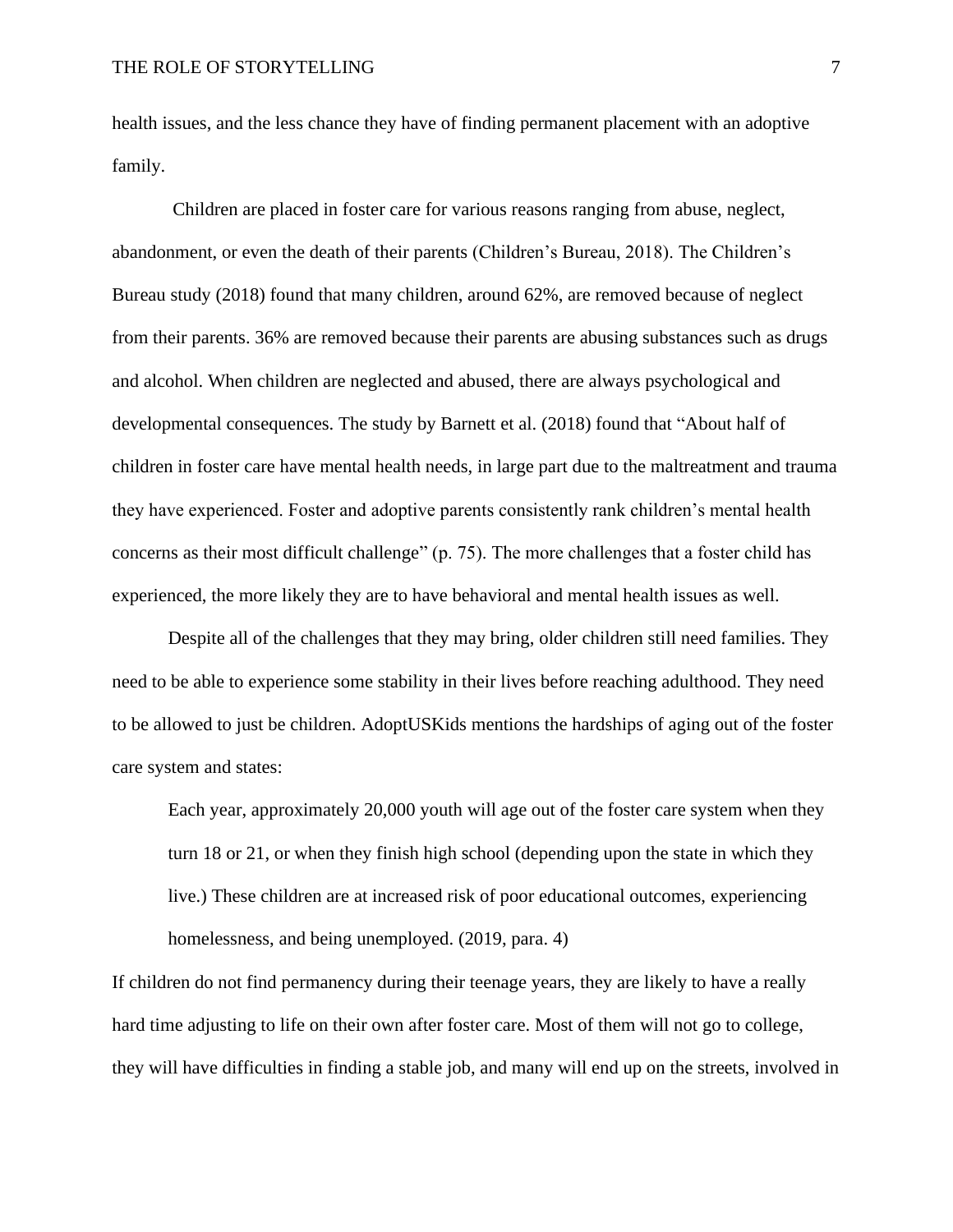crime. According to statistics from the National Conference of State Legislatures (2019) on children aging out of the foster care system:

- **1 in 4** were involved in the criminal justice system within 2 years of leaving care.
- **30 percent** of 21-year-old former foster youth reported criminal justice system involvement.
- By age 26, the **majority of young women** and **four-fifths** of young men in the study had been arrested; nearly one-third of those young women and almost two-thirds of the young men had spent at least one night in jail since they were 18 years old. (para. 9)

When a family is willing to adopt an older child, these statistics decrease drastically, and children are able to live more normal lives without their main focus being on survival.

Finding families to adopt older children can be almost as challenging as actually adopting a child because of the struggles that they may have. Families are not likely to want to adopt an older child with severe behavioral or mental issues, and many families only want to adopt infants. Because of the challenges presented, adoption organizations must work harder to promote older-child adoptions. Many organizations have recruitment campaigns and strategies, as well as curriculums and guides to help older foster children achieve permanency, yet somehow, adoption rates are still low. Numerous resources, organizations, and agencies in the United States advocate for this cause. Many of these organizations main goals is to recruit families to adopt the children that are stuck in the system. In order to recruit families, they have multiple strategies in place. The National Resource Center for Diligent Recruitment at AdoptUSKids created a unique recruitment strategy. This particular strategy employs customer service concepts to recruit families to adopt. According to the article that outlines this strategy, entitled, "Using Customer Service Concepts to Enhance Recruitment and Retention Practices"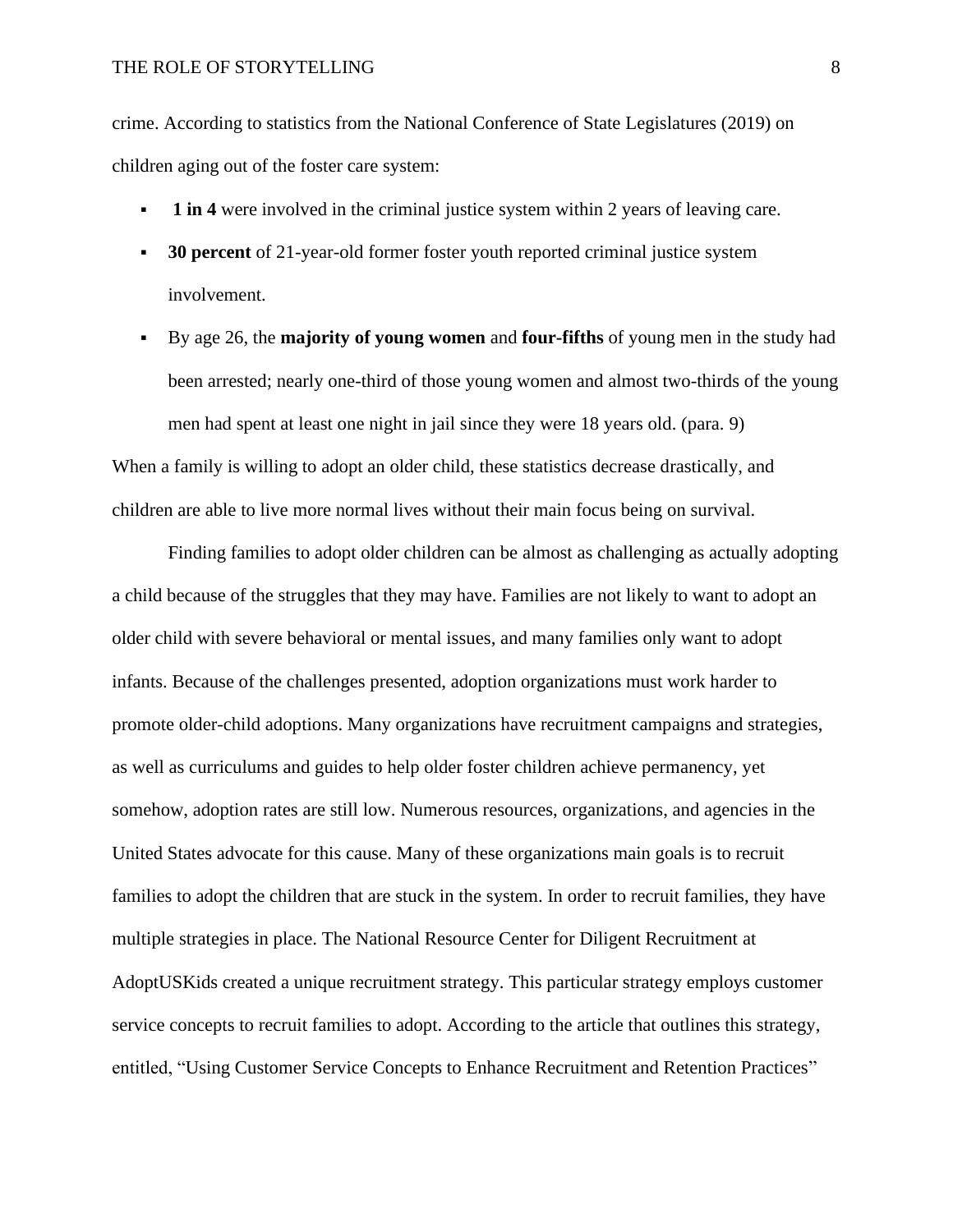(2013), "A family's perception of how they are treated during their interactions with an agency and its staff members can have a major impact on their decision to become foster, adoptive, or kinship parents, and subsequently, on their decision to continue in that role" (AdoptUSKids, pp. 3-4). This is just one example of a strategy that an adoption organization may employ to attempt to recruit families. Another strategy that is used by many adoption organizations is storytelling, which is the main strategy that this thesis will analyze.

### **Defining Storytelling**

Storytelling can be a powerful tool used to persuade. When a person or an organization tells a story, it allows them to connect with the audience in a way that they otherwise would be unable to. According to Harvard Graduate School of Education professors, Soule and Wilson, (2002) storytelling is defined as the "Sharing of knowledge and experiences through narrative and anecdotes in order to communicate lessons, complex ideas, concepts, and causal connections" (p. 6). Using storytelling in the promotional materials of brands and organizations is proving to be an effective means in the sharing of knowledge as well as something that creates a connection with an audience.

Storytelling is used in organizations to fundraise, to raise awareness for a cause, to promote a movement, and to stir empathy in the hearts of the audience. When used correctly, stories will contain a clear call to action and will create an emotional connection. Denning (2002) believes that storytelling is effective in creating an emotional connection because stories are about the irregularities in people's lives. Based on Denning's research, Soule and Wilson (2002) state, "Stories of the unexpected prompt emotional responses because they suggest the potential threat of not being in control of our lives, but simultaneously offer a way of understanding and responding to our futures" (p. 4). When the unexpected happens in someone's life, they want to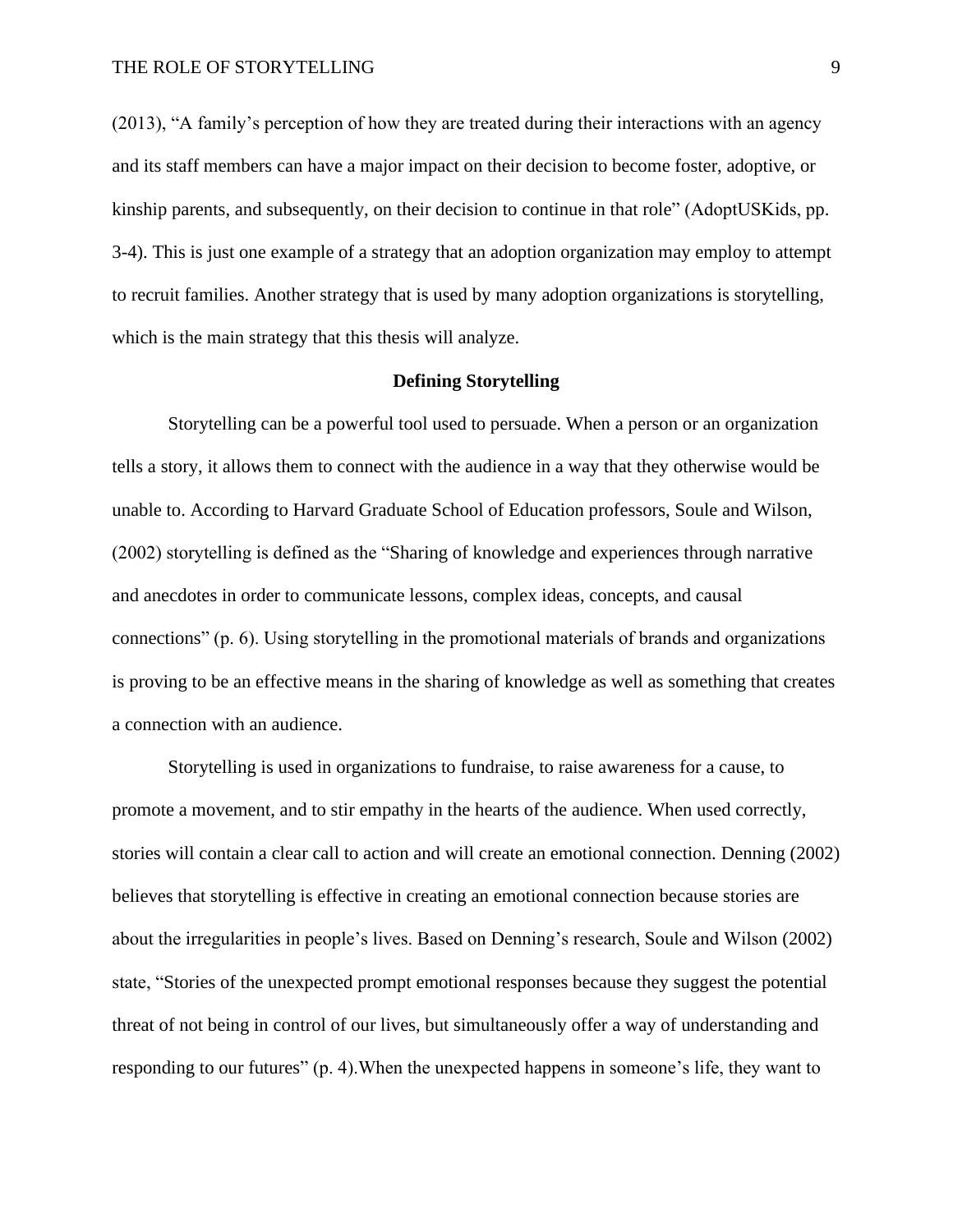feel a connection to others. People want to feel as if they are not alone, as if there are others walking through the same things, which is why storytelling is effective in causing people to feel an emotional connection.

Stories are effective in not only creating an emotional connection, but also in persuading people. Persuasion employs the three rhetorical appeals known as ethos, logos, and pathos. Ethos has to do with credibility. It is when the speaker or writer can show their audience that they are an expert in whatever field they are persuading in. Logos is all about logic and backing up statements with facts and reasoning. Pathos is the main appeal that storytelling employs; it appeals to a person's emotions. When a person feels an emotional connection to a story, they are more likely to change their behavior or take some type of action, which is the purpose of persuasion.

While adoption organizations may use all three rhetorical appeals in their storytelling, the central one that is often focused on is pathos. In today's age, emotional appeals are proving to be more effective than simply sharing facts or statistics. Creating empathy in the hearts of the audience is important when attempting to persuade or when implementing a call to action. Siegel (2016) did a study on storytelling within the nonprofit sector and discusses the importance of using stories to create empathy:

Empathy allows the reader to see the world from another point of view by developing a shared perspective that results in shared emotion. In contrast, sympathy develops the emotions of sorrow and pity for another person's conditions, but neglects the shared component of walking in another person's shoes. Thus, empathy is the emotional response that will lead to action. (p. 11)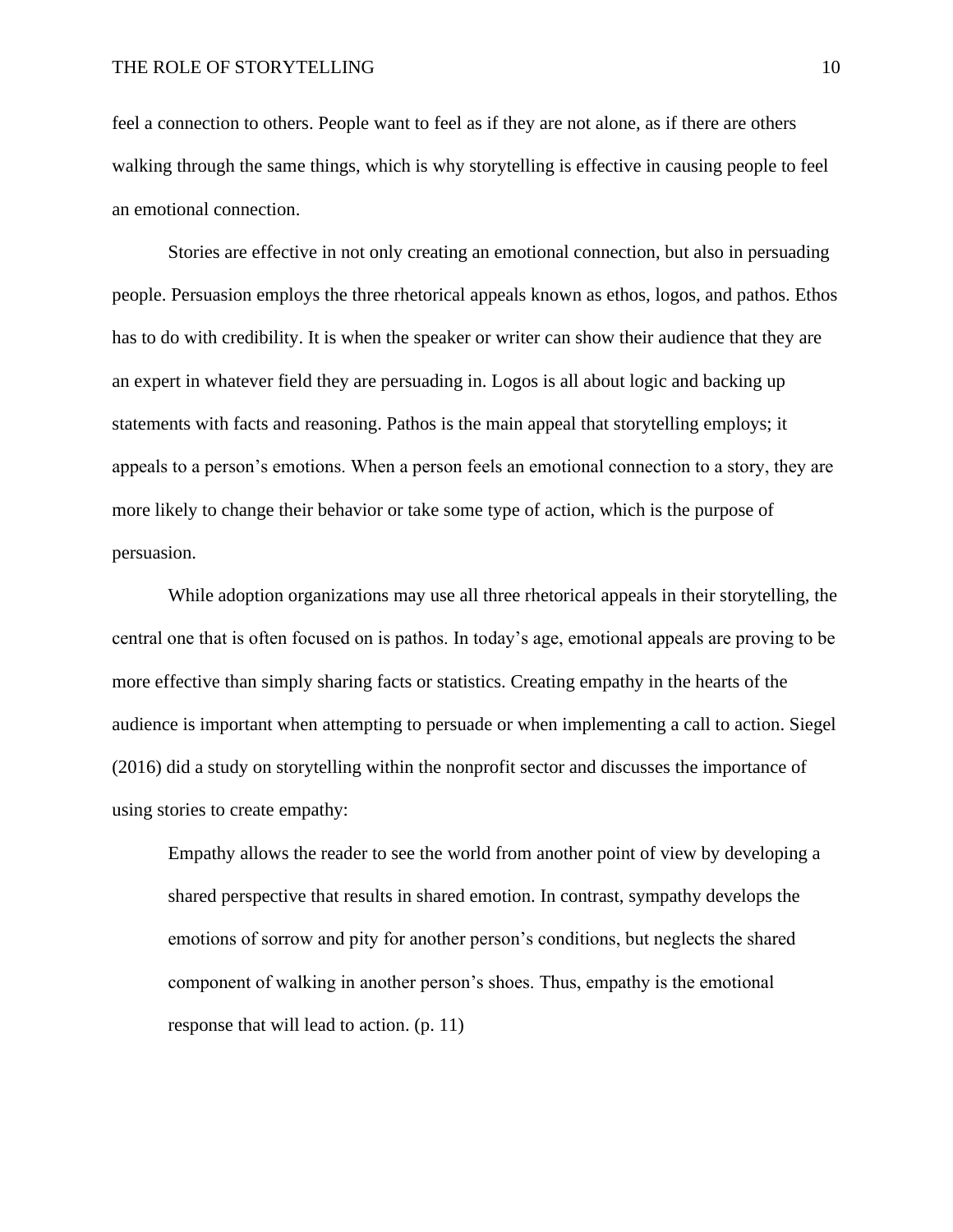It is not enough to simply cause people to feel sorry for children in need of adoption. Pity is not a strong enough emotion to cause someone to change their entire life to adopt an older child. Empathy on the other hand, helps the audience to walk in the shoes of the child and see life from their perspective. Thus, when a story can cause someone to feel empathy, they are more likely to be willing to act.

In the article (2014), "Why Your Brain Loves Good Storytelling", Zak implies that to make a story most effective, organizations must "Make your people empathize with the pain the customer experienced" (para. 7). When people feel empathy for a child in pain or in a tough situation, "they will also feel the pleasure of its resolution – all the more if some heroics went in to reducing suffering or struggle, or producing joy" (Zak, 2014, para. 7). The stories told by adoption organizations typically start out showing the suffering or struggles of a child and then showing how their suffering is improved by the family who adopts them. The families are often painted as the heroes, the children as the victims, and the children's surrounding events, as the villains. This follows a very typical storytelling format and allows people to relate to the stories being told.

When it comes to storytelling within organizations, Zak (2014) also discusses how people are more motivated by an organization's transcendent purpose versus their transactional purpose. The transcendent purpose is how the organization improves lives, whereas the transactional purpose is how the organization sells goods or services (para. 7). Zak states that "Transcendent purpose is effectively communicated through stories – for example, by describing the pitiable situations of actual, named customers and how their problems were solved by your efforts" (para. 7). When it comes to adoption organizations, the customers that Zak mentions would be the children in need of adoption. Adoption organizations are attempting to appeal to people's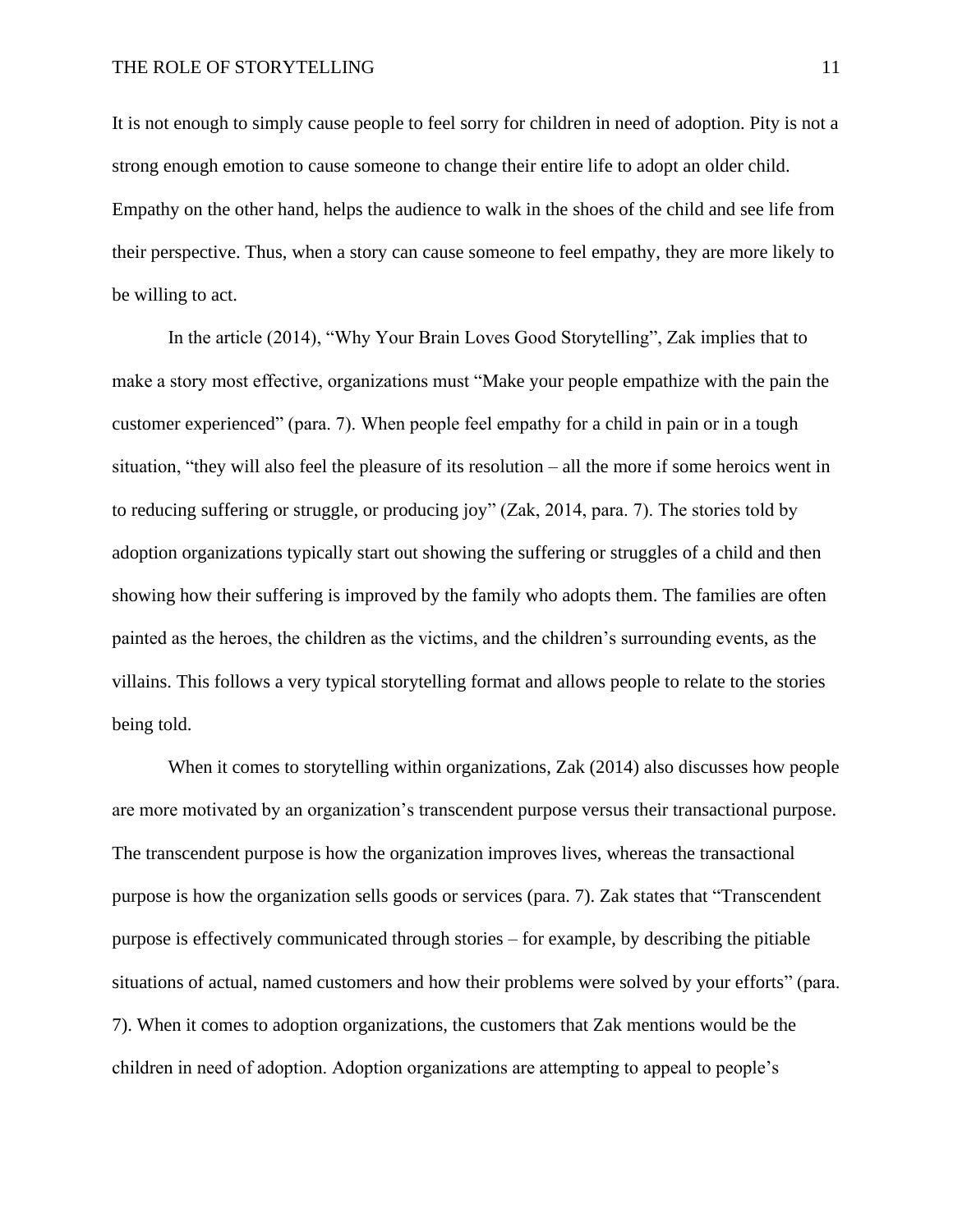emotions, often by describing the traumatic situations that the children have been through, and then by showing the families how those situations can be improved upon by adoption. This can be done in a way that is ethical as well as unethical. For instance, it would be unethical for an organization to exploit a child's suffering for monetary gain. Organizations must be careful to tell their stories in a way that inspires action and promotes the adoption of older children.

## **The Narrative Paradigm**

The Narrative Paradigm is a way to determine if stories are being told effectively or not. It was created by Walter Fisher in the year 1984. Fisher was a "professor emeritus at the University of Southern California's Annenberg School of Communication" (Griffin, 2014, p. 308) and is mostly known for his conception of the narrative paradigm. Fisher was a firm believer that storytelling often was a better means of persuasion than logic or rationality. The narrative paradigm is defined as, "A theoretical framework that views narrative as the basis of all human communication" (Griffin, 2014, p. 312). The paradigm is based on five key assumptions which are as follows:

1. People are essentially storytellers.

2. We make decisions on the basis of good reasons, which vary depending on the communication situation, media, and genre (philosophical, technological, rhetorical, or artistic).

3. History, biography, culture, and character determine what we consider good reasons.

4. Narrative rationality is determined by the coherence and fidelity of our stories.

5. The world is a set of stories from which we choose, and thus constantly re-create, our lives. (Griffin, 2014, p. 312)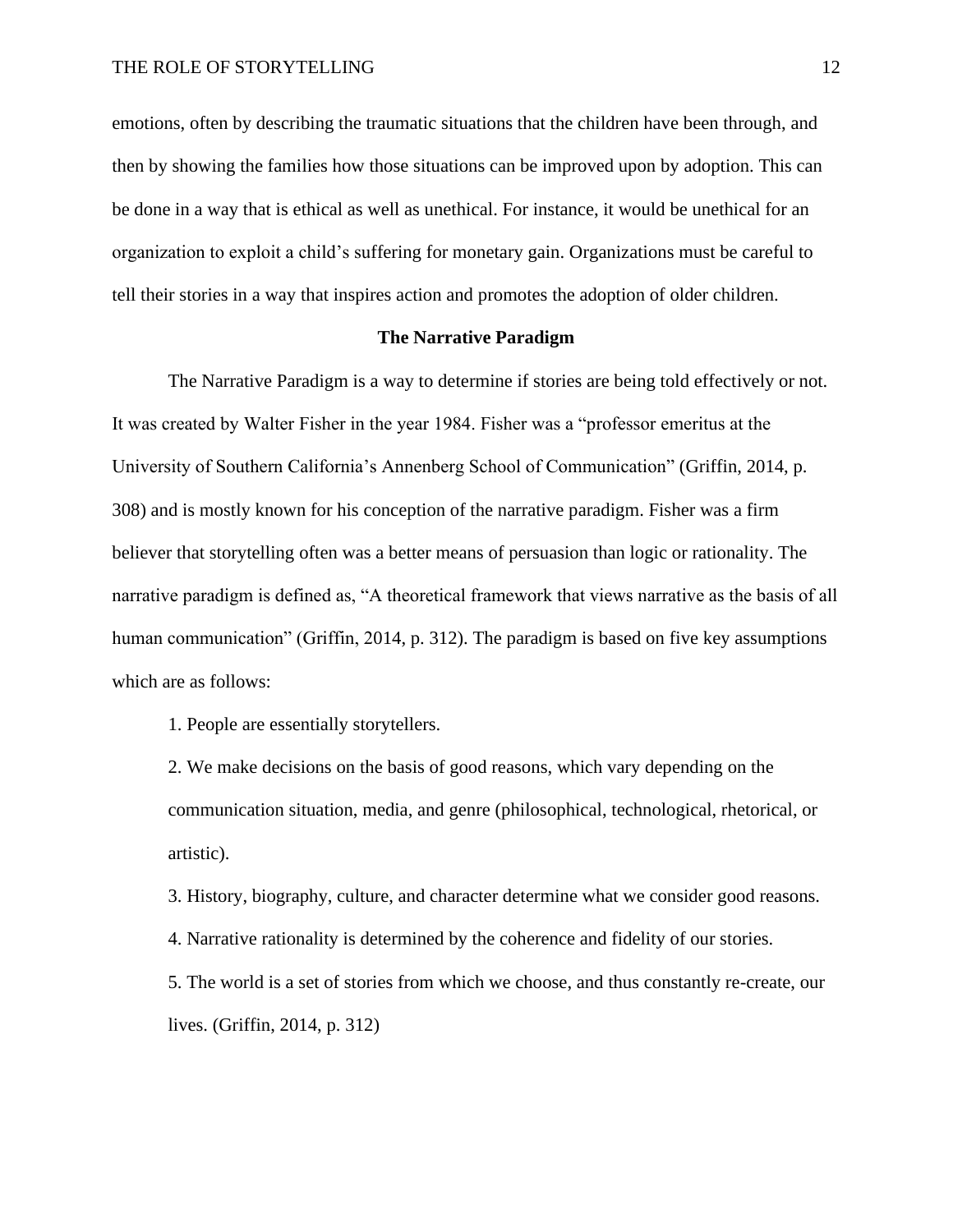The first assumption is fairly self-explanatory. Human beings were created to tell stories and have done so from the beginning of time. Stories are how people constantly communicate on a day-to-day basis. They make up many human traditions, they permeate entertainment, and even create realities that do not exist. Stories make up the news and social media, they make up the movies that are watched and many of the books that are read. When someone asks another person about how their day was, the person usually responds by telling stories of various events that happened throughout their day. So much of human communication relies simply on telling stories.

The second assumption says that people make decisions from stories based on whether or not they think the reasons or values within the story are good enough. Those good reasons also depend on what the communication situation is and would vary depending on the genre of the information being shared. The third assumption ties directly into this and explains that the background and demographics of a person are the main determining factors of what they consider to be good reasons within a story. The fourth assumption is probably the most important in applying the paradigm to stories. There are three key terms in this assumption that need to be defined, narrative rationality, narrative coherence, and narrative fidelity. Narrative rationality is "A way to evaluate the worth of stories based on the twin standards of narrative coherence and narrative fidelity" (Griffin, 2014, p. 312). Narrative coherence and fidelity are the two key standards that determine whether a story can be considered good or bad. Narrative coherence has to do with whether a story feels real and probable to its audience or not. It is defined as, "Internal consistency with characters acting in a reliable fashion; the story hangs together" (Griffin, 2014, p. 313). Stories that are the most narratively coherent, are going to be the stories in which the characters act in a consistent manner to what is known to the audience. Coherence is all about a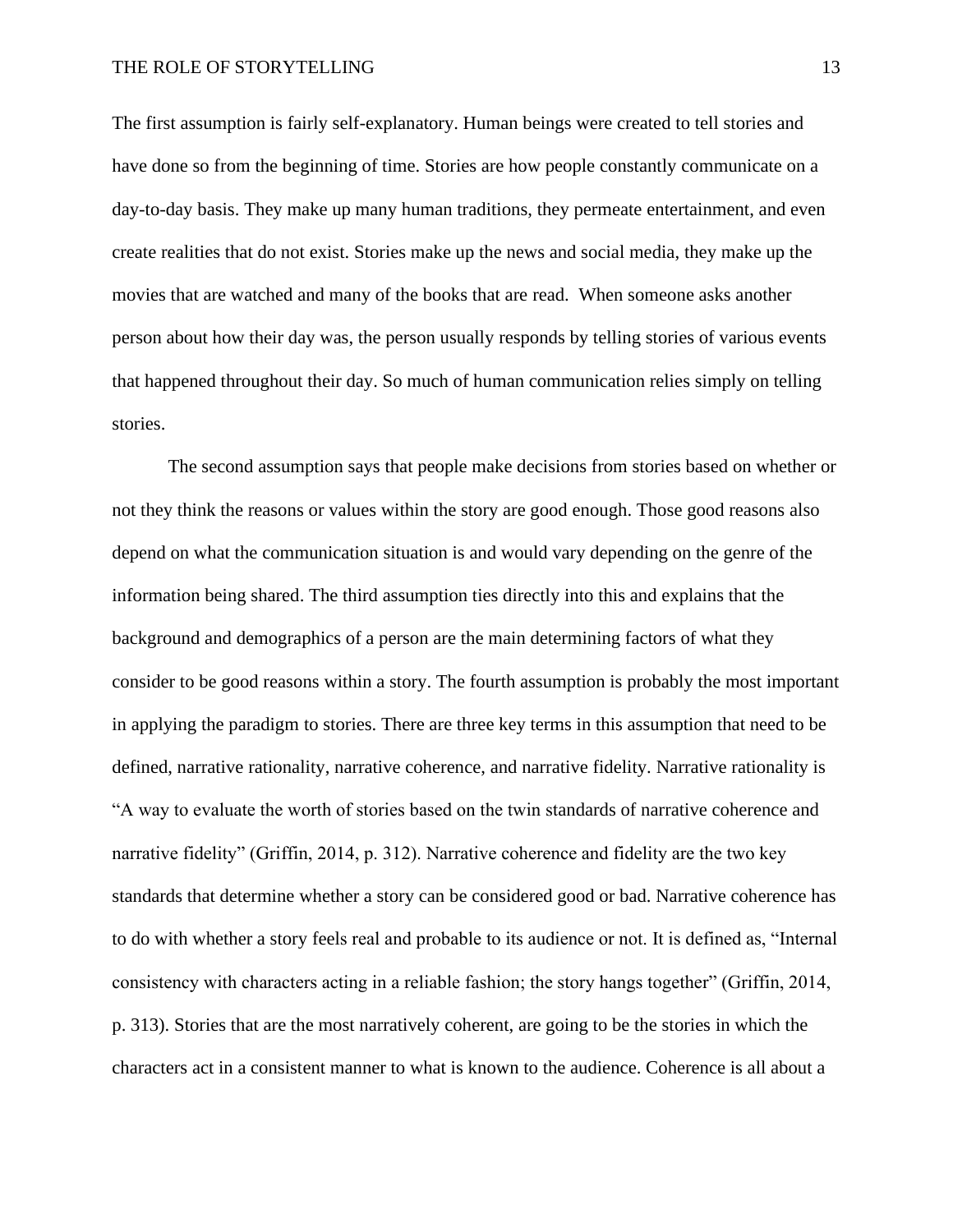story's reliability. If the characters in the story are not acting in a manner consistent with what is to be expected, people are not likely to trust the story or the storyteller.

Narrative fidelity is defined as, "Congruence between values embedded in a message and what listeners regard as truthful and humane; the story strikes a responsive chord" (Griffin, 2014, p. 314). Narrative fidelity is about the values that are within the story and how the audience relates to or views those values. Fisher believes that there is an ideal audience for the stories being told and that the audience must view the story as truthful and humane (Griffin, 2014). This comes back to what Fisher calls the logic of good reasons, which is when a story gives reasons that are good enough to drive the audience to some type of action. In narrative fidelity, the audience of the story does not necessarily have to relate to the setting of the story, but there need to be aspects of the story that ring true with the people hearing it. So even if a story is a fantasy story about worlds that do not exist, in order for it to be considered a good story, the characters must have traits that the audience can relate to. There must be underlying values within the messages being shared that the audience understands and connects with. Narrative coherence and fidelity are the main aspects of the narrative paradigm that are used to determine whether a story can be considered good or bad.

Warnick, who is known for challenging Fisher's paradigm, wrote an article (1987) entitled, "The Narrative Paradigm: Another Story." This article gives a visual representation of narrative rationality which is shown in Figure 1 below (p. 173):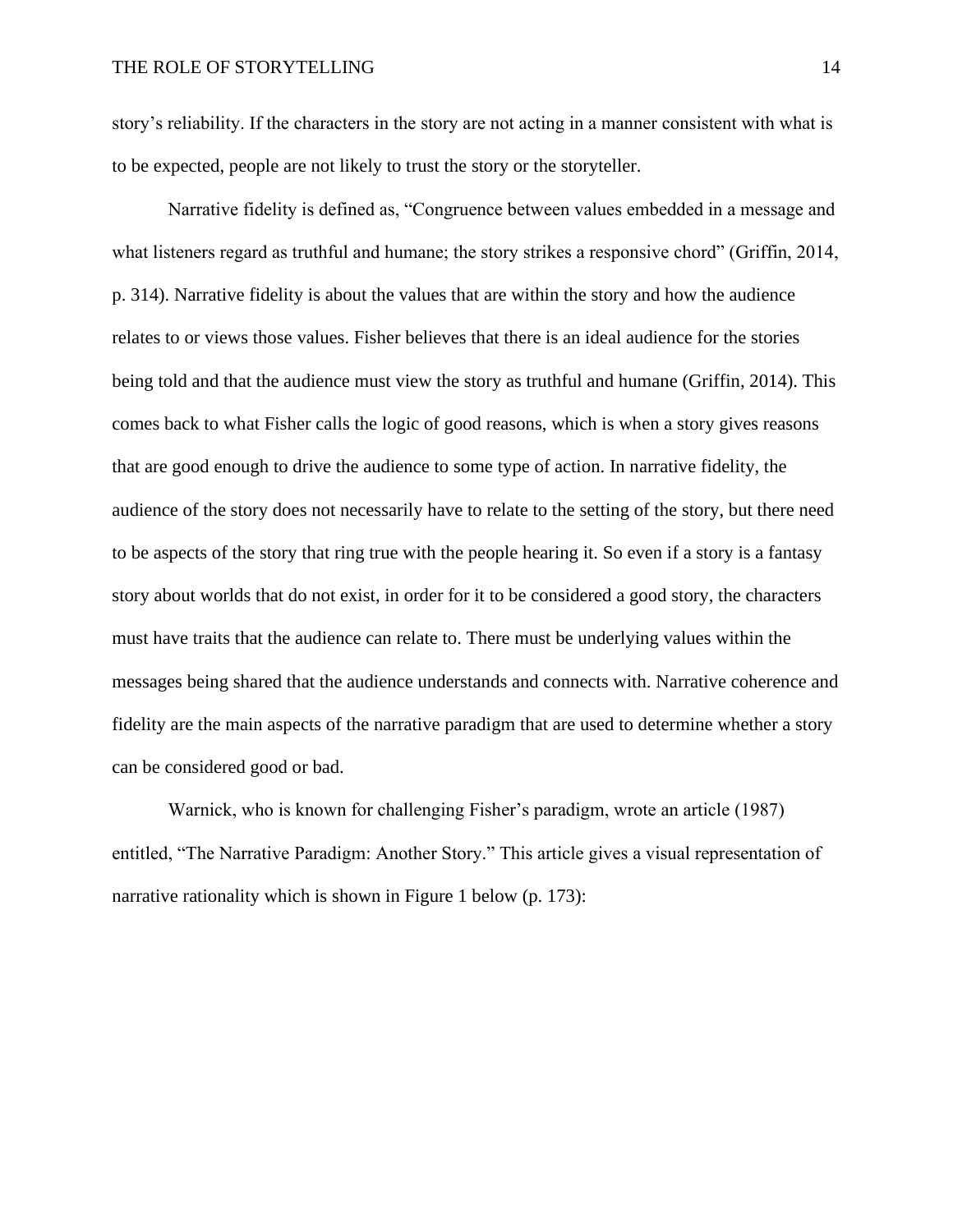

This image displays the main criteria by which Fisher would analyze a story and determine it to be either effective or ineffective. When it comes to narrative fidelity and the logic of good reasons, there are five issues that Fisher believed were important. Those include:

(1) the values embedded in the message, (2) the relevance of those values to decisions made, (3) the consequence of adhering to those values, (4) the overlap of the worldview of the audience, and (5) conformity with what the audience members believe is 'an ideal basis for conduct'. (Griffin, 2014, p. 314)

While many scholars argue that Fisher's use of coherence and fidelity are "too tightly linked with normative concepts or rationality", these criteria can still be an effective method to determine whether a story or piece of rhetoric is good or bad (Griffin, 2014, p. 316). Fisher's fifth and final assumption explains that people's lives are defined by the stories that they tell. People are continually creating and recreating stories of their lives to express themselves to those around them and give meaning to the various things that they experience throughout life.

# **Applying the Narrative Paradigm to Adoption Stories**

Now that the need for older children to be adopted has been shown and storytelling and the narrative paradigm have both been defined, this study will apply the paradigm to three separate stories from three separate adoption and foster care organizations. Each of the stories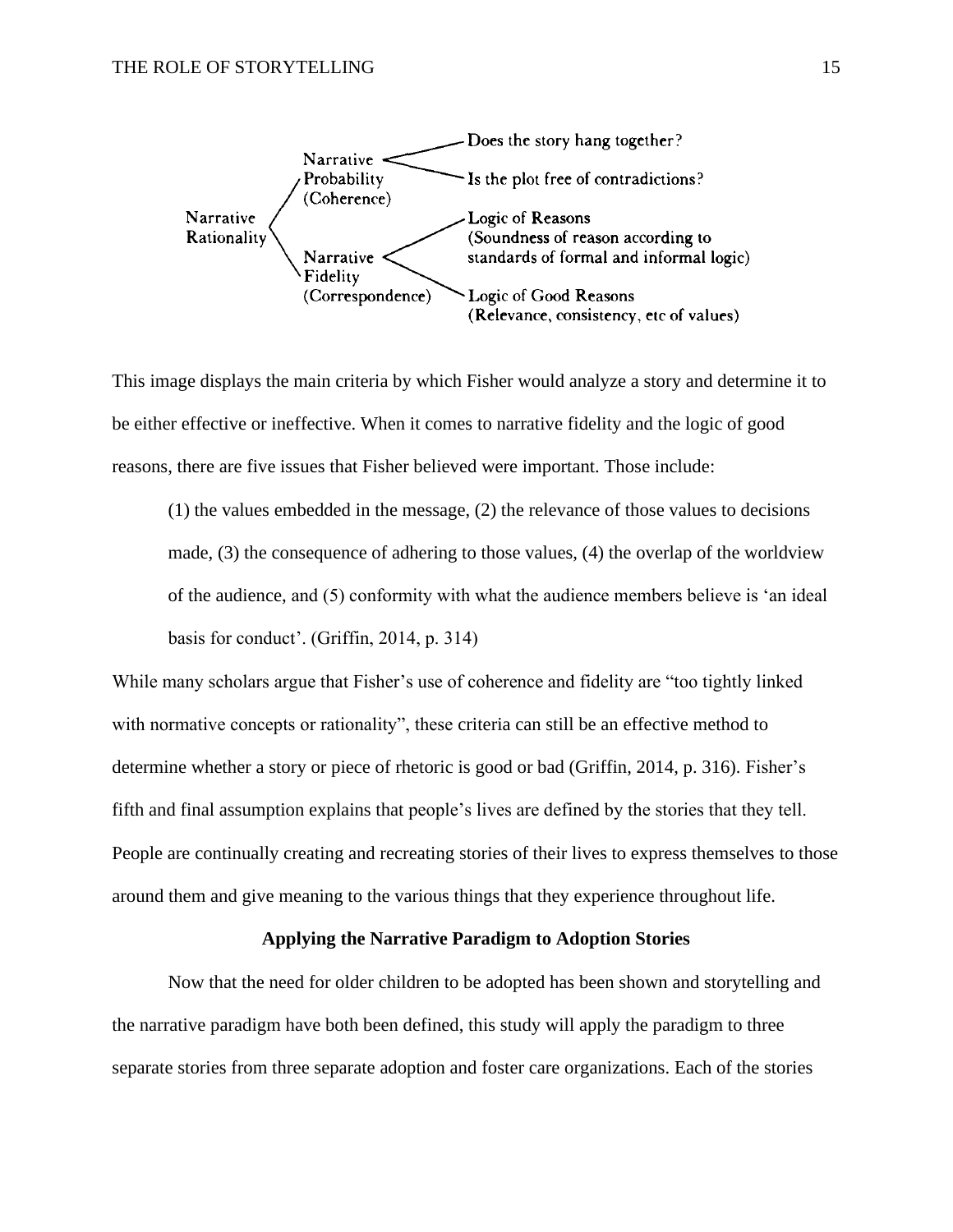chosen are about families who have adopted a child over the age of three from the United States. Before analyzing the stories, background information will be given on each of the organizations, outlining the overall mission of each organization and how effective they have been at completing that mission.

## **Organization #1 – AdoptUSKids**

AdoptUSKids (2013) is a national organization specializing in helping children find forever families. They work with families around the United States who are pursuing adoption or foster care. The organizations overarching mission, outlined on their website, is to,

- Raise public awareness about the need for foster and adoptive families for children in the public child welfare system
- Assist US states, territories, and tribes to recruit, engage, develop and support foster and adoptive families.

While AdoptUSKids is not an adoption agency, it focuses on supporting and assisting families through the adoption and foster care process. They help connect families with adoption agencies as well as provide numerous services, such as providing information and resources to families at no cost to their clients.

AdoptUSKids (2013) differs from hundreds of other adoption organizations because they focus primarily on achieving permanency for older children in the foster care system. AdoptUSKids acknowledges the difficulties that families may be faced with in adopting or fostering older children, but they provide numerous resources to help families along the way. Some of the resources include help in finding support groups for the family and the child, obtaining financial support, assistance in medical and mental health, as well as access various other resources. Like many adoption organizations, AdoptUSKids has a blog that allows them to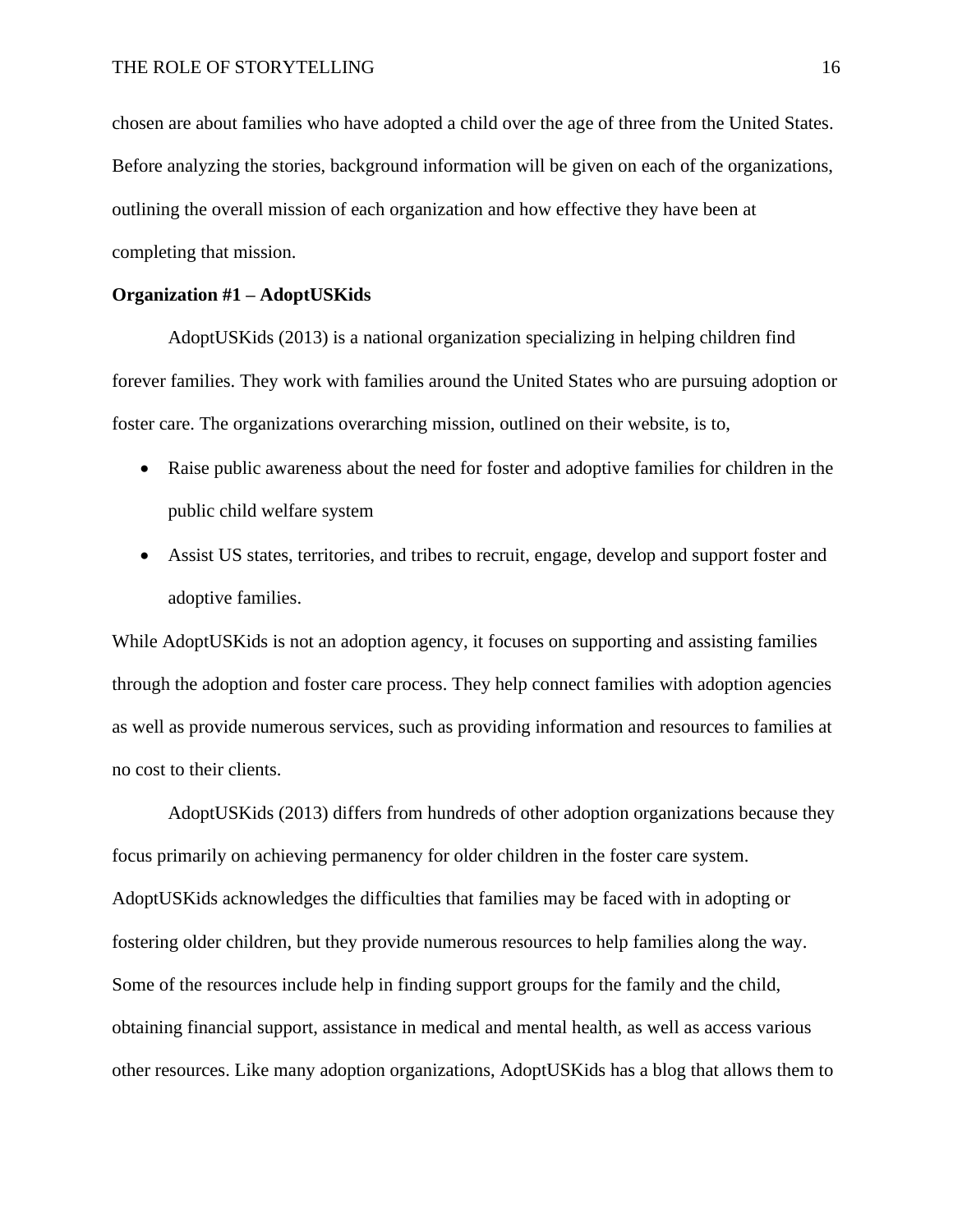inform families and supporters on various issues concerning the organization and to further advocate their cause. One of the ways AdoptUSKids uses their blog to promote older child adoptions is by sharing stories of adoptive children and families. One of the stories on their blog is about a single woman fostering and adopting a 13-year-old girl. This story will be analyzed using Fisher's narrative paradigm to determine whether it has the potential to be more effective in convincing someone to adopt than a logical argument would be.

**Overview of story #1.** Field shares of going from foster care to adoption and encourages others to do the same. At the beginning of the story, Field (2019) states, "I had a demanding but rewarding—job, traveled frequently with my boyfriend, friends, and family, and enjoyed all that Washington, DC, had to offer. But something was missing" (para. 1). This statement shows the normalcy of regular life, while also displaying discontent and longing for something more. Showing this discontentment allows the audience to connect with the story right from the start. A person can go about their life, doing all the things that they enjoy, yet still feel that they are missing out on something more. Field's initial statement can be effective because it is relatable to people which can aid in establishing narrative coherence.

After her initial statement in the story, Field (2019) then moves on to describing how she first became interested in foster care and adoption. Initially, she began mentoring at-risk or struggling children, but decided to take it a step further and pursue foster care after she realized the impact that she could have in a child's life. She then moves into discussing the first few children she was able to foster and the adjustment she had to make to learn how to be a parent. She talks about all the things that she did with her foster children and the connection that she created even in short amounts of time.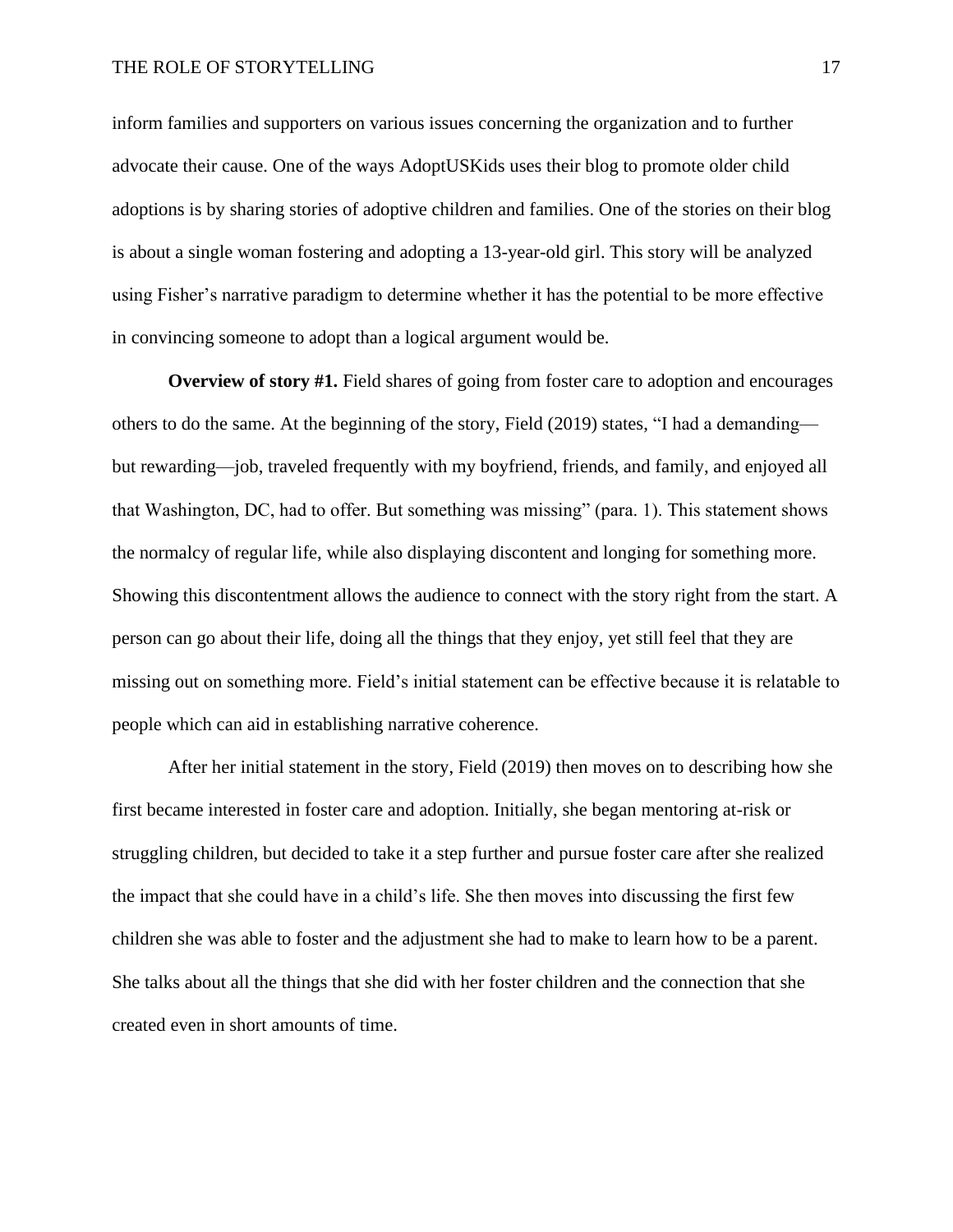Field (2019) tells about how she met the girl who later became her daughter. Meeting a foster child for the first time can be uncomfortable and awkward for the child and the parent, but this time it was different for Field:

When they started to leave, Mikalah hugged me. This 13-year-old girl who was in the middle of what had to be the most tumultuous few weeks of her life had the wherewithal and the grace to make me feel comfortable, and I was completely won over. (2019, para. 13)

This encounter that Field experiences draws the audience in emotionally and allows them to feel an emotional connection; it is a heart-warming moment. This moment that Field is describing portrays narrative fidelity; it "strikes a responsive chord" (Griffin, 2014, p. 314) with the audience.

A few months after first meeting her foster daughter, Field's decided to pursue adoption when it became clear that Mikalah would be unable to return to her family. Field shares about how her and Mikalah quickly bonded and says, "We quickly became a family and, in all honesty, it seemed like we had always been together" (Field, 2019, para. 14). One of the main underlying values of this story, and of many adoption stories, is the value of family. The target audience that this story is trying to reach are those considering fostering and adoption of older children. That being said, the target audience is likely going to value family, and therefore; the logic of good reasons can be applicable.

Field (2019) wraps up her story by telling the audience about all the things her and her daughter have done together and all that her daughter has accomplished since being adopted. She finishes with a call to action, stating, "Whatever it is, don't be afraid to take that first step. There's at least one child out there who will be glad you did, and, I predict, it will be the best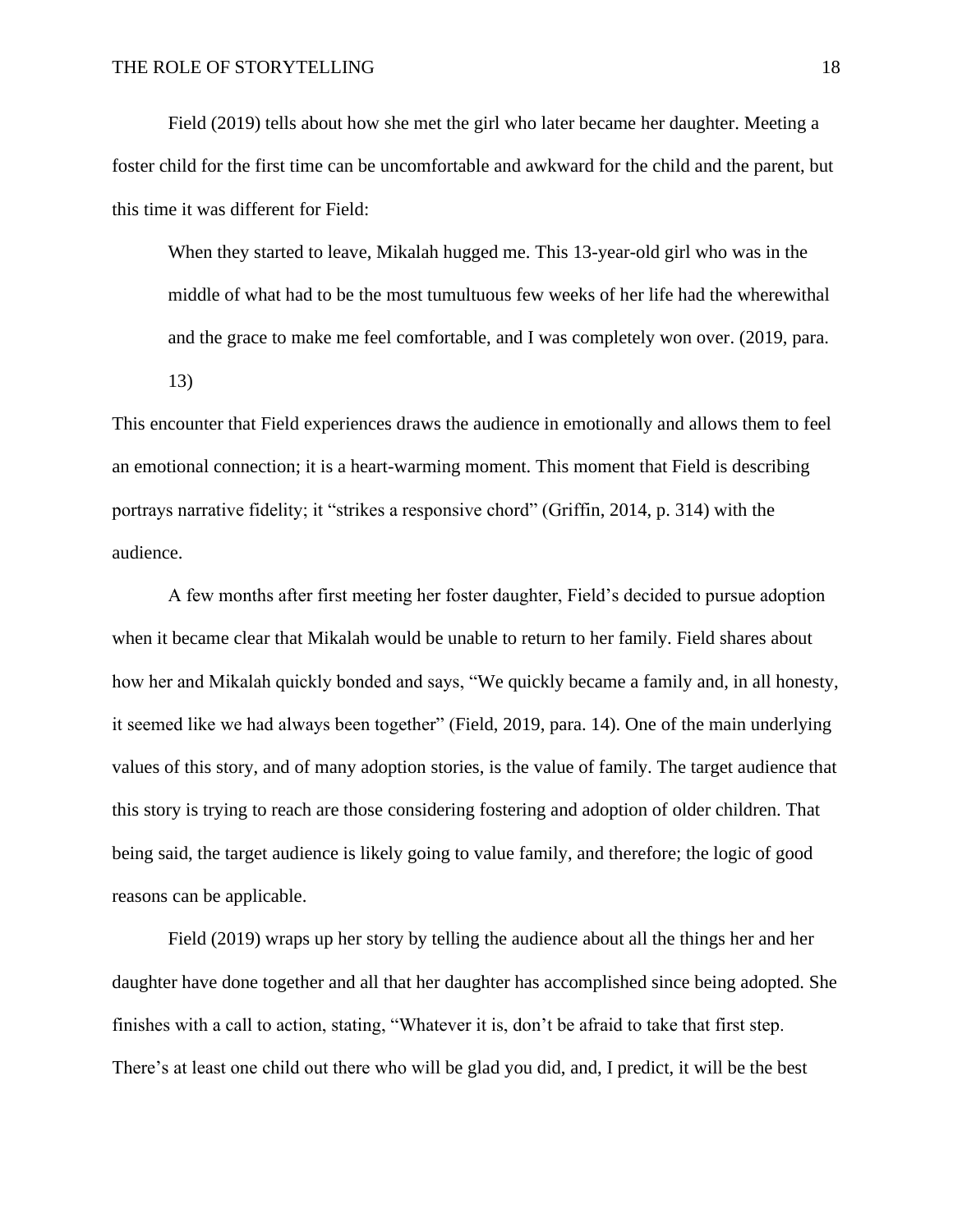decision you ever made" (Field, 2019, para. 19). Field seems to have had a relatively easy time adjusting to adopting an older child and did not really discuss any major issues her and her daughter faced. Perhaps this was because Mikalah was only in foster care for a very brief period of her life and was quickly adopted. Whatever the case, this is not the experience that many people have when adopting or fostering older children, and it is for that reason that stories must be catered to an ideal audience. For an audience who has had difficult experiences with fostering and adopting older children, the story seems unrealistic. For an audience who has never fostered or adopted an older child, or who has only had good experiences with fostering and adoption, this story holds narrative rationality and will likely be more effective in persuading someone to adopt.

*Application of the Narrative Paradigm to story #1.* Field's explanation of her experience falls into the first assumption of Fisher's Paradigm because the details of her experience are laid out as a story, which proves Fisher's point that people are essentially storytellers. The second assumption applies because while Field's does not explicitly state the reasons that she thinks people should adopt, she does however instill the value of saving a child's life by fostering or adopting. When it comes to the third assumption by Fisher, this value works fairly well because it appeals to a large audience. There are not many people in the world who would not value saving the life of a child, despite whatever their background might be. The fourth assumption is what mainly determines if this story is effective or not. While there are several aspects of the story that display narrative rationality, including narrative coherence and narrative fidelity, the story needs to be placed into the chart of Figure 1 in order to truly determine whether it is a good or bad story. When looking at the coherence in this story, or whether the story "hangs together" or not, there are several questions that need to be answered. First, is the story staying consistent?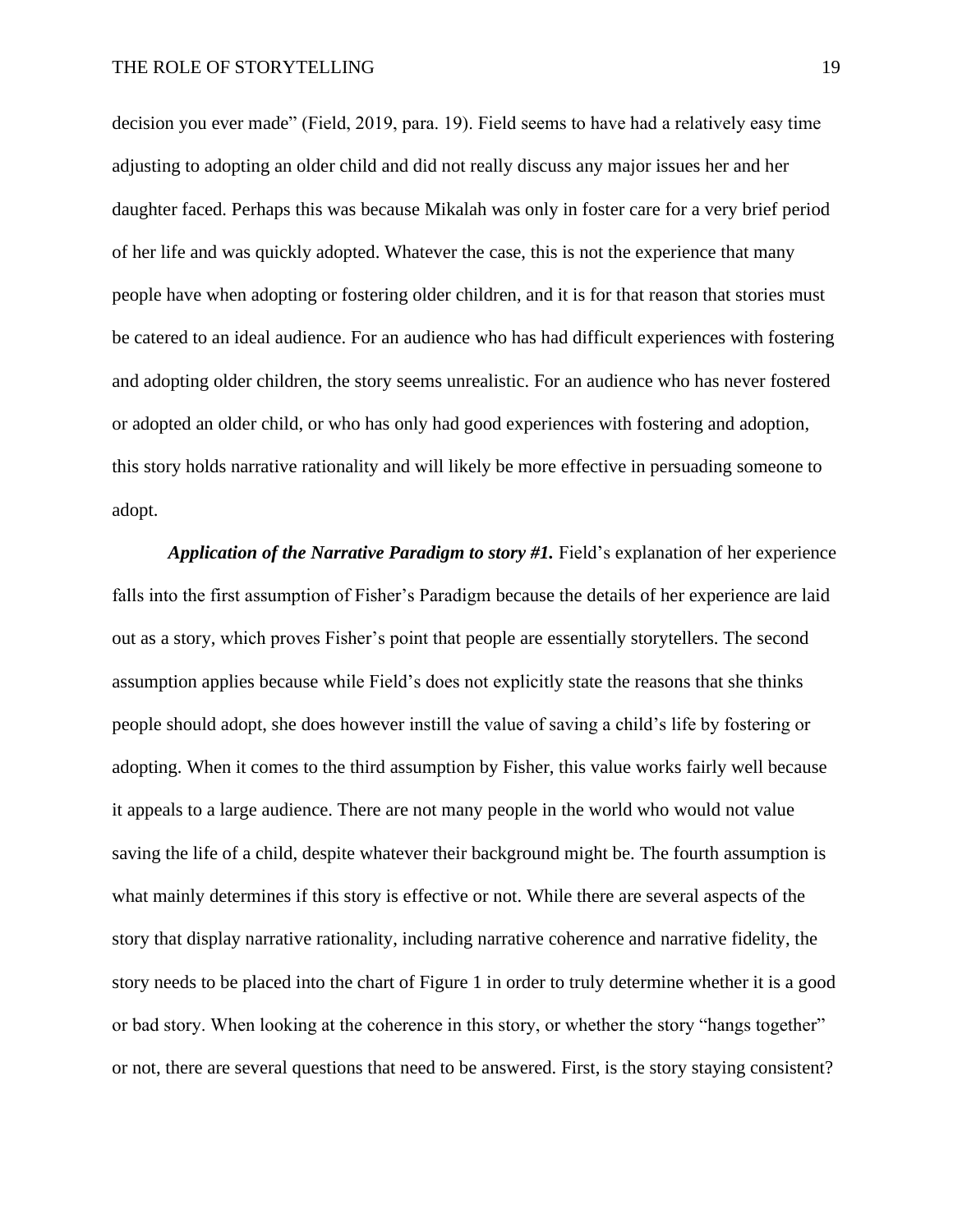While the stories characters maintain consistency throughout the story, there is not consistency with what is normal for foster and adoptive families of older children to experience. The story only gives a very brief overview of the details and does not go into any of the hardships that come along with adjusting to foster care and adoption. Even if a foster child has not experienced severe neglect and abuse, being removed from their home is a traumatic experience itself and would bear repercussions. This story does not show that whatsoever. Instead, it paints a picture of foster care and adoption being an easy and normal occurrence, when in reality it is often a severe struggle that includes all of the people involved.

Another question regarding consistency is asked by a scholar writing on and breaking down the Narrative Paradigm (Fisher, 1984). This question asks, "Are the values confirmed or validated in the personal experience of the audience and the life stories or statements of credible others?" (Moran, 2016, p. 23) Within the story told by Fields, the answer to this question depends on the ideal audience that is trying to be reached. If the audience are potential adoptive families who know little about adopting an older child from foster care, then the answer to this question would be yes. While there may be an affirmative answer, that does not make this a good story. If the story is trying to reach the type of audience mentioned above and they are persuaded to adopt based on this story, they are likely going to be in for a rude awakening as this story does not necessarily give an accurate portrayal of what it is like to adopt an older child.

Anyone who knows what foster care and the adoption of older children is really like will not feel that this story is probable, and they will therefore disregard it as a means of persuading them to foster or adopt. In order for this to be a good story, the plot would have to be free of contradictions. This means that the story would need to align with what the audience already knows to be true. If the audience knows that almost all foster children have suffered some type of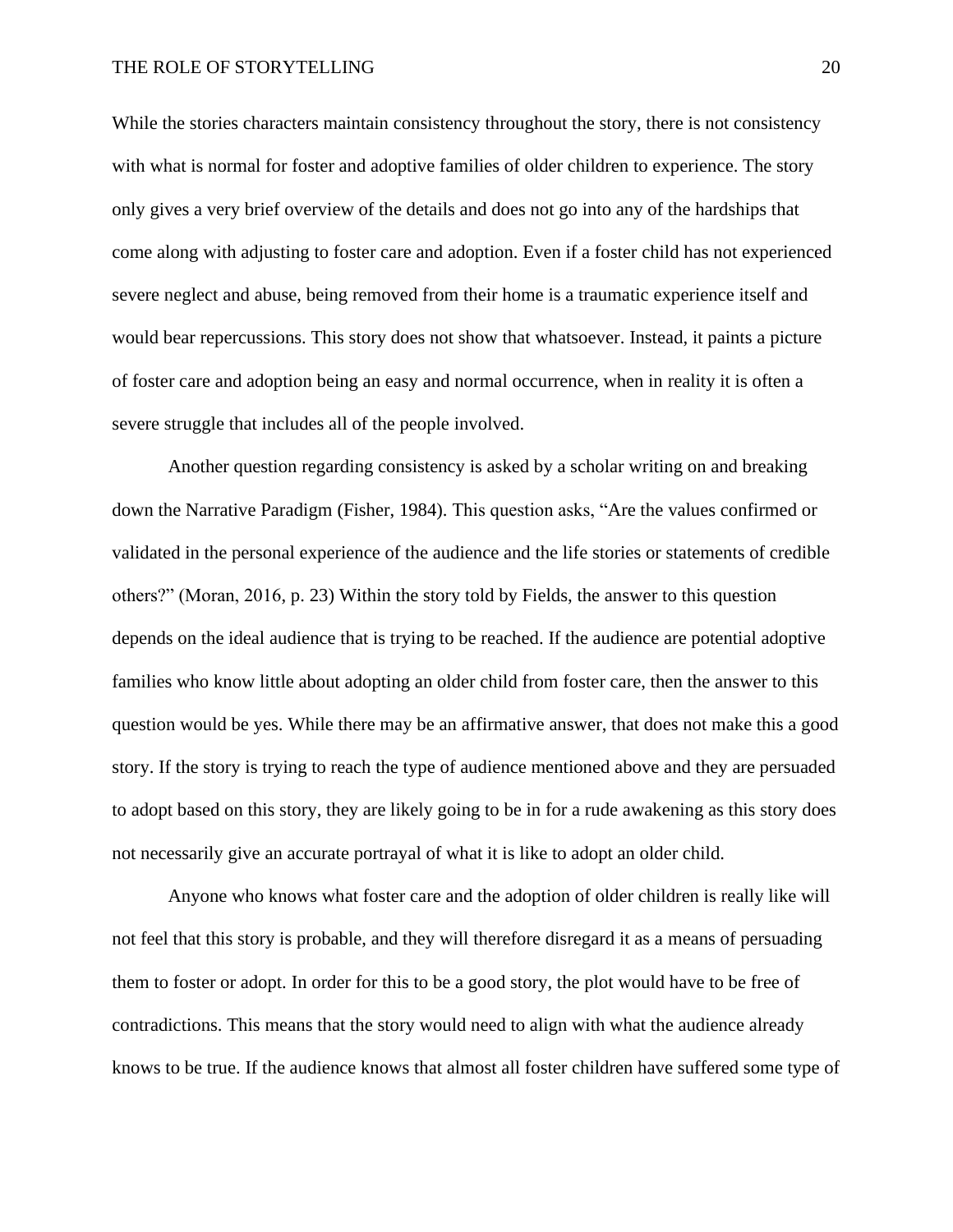traumatic events and are going to struggle with mental, emotional, developmental, and behavioral issues, then this story is not free from contradictions because it displays none of those issues. So the question must be asked, why does story not display any of the real challenges and struggles that come along with adopting and older child? In Field's case, (2019) there may have really not been any serious issues and maybe it was an easy adoption, but that is the exception and not to be expected very often. Another option is that the author of the story could have purposely been vague or left out details in order to try to make adoption seem easier than it is, and ultimately to try to persuade others to adopt. If this is the case, then the story is told in a way that is unethical. It is setting up potential adoptive families with false expectations which will serve neither them nor the child being adopted. In answer to the question of whether or not the story holds narrative coherence, the answer remains, no it does not. If it were, it would need to be free of contradictions and it would need to hang together with the audience's previous knowledge on the issue.

While the story does not maintain narrative coherence, there is still a possibility that it could contain narrative fidelity. In Figure 1, it shows that in order for a story to be effective, it must fit in with the logic of reasons, meaning that there is sound reasoning that can be backed up with logic. It also must fit into the logic of good reasons which determines a story's relevance and consistency of the values displayed in the story. In order to determine if this story portrays the logic of reasons, the Toulmin method of argumentation will be used. This method is used to determine whether or not an argument is solid and can be backed up with logical reasoning. The method was "Developed by philosopher Stephen E. Toulmin, the Toulmin method is a style of argumentation that breaks arguments down into six component parts: **claim, grounds, warrant, quantifier, rebuttal,** and **backing**" ("owl.perdue.edu"). The main parts of this method are the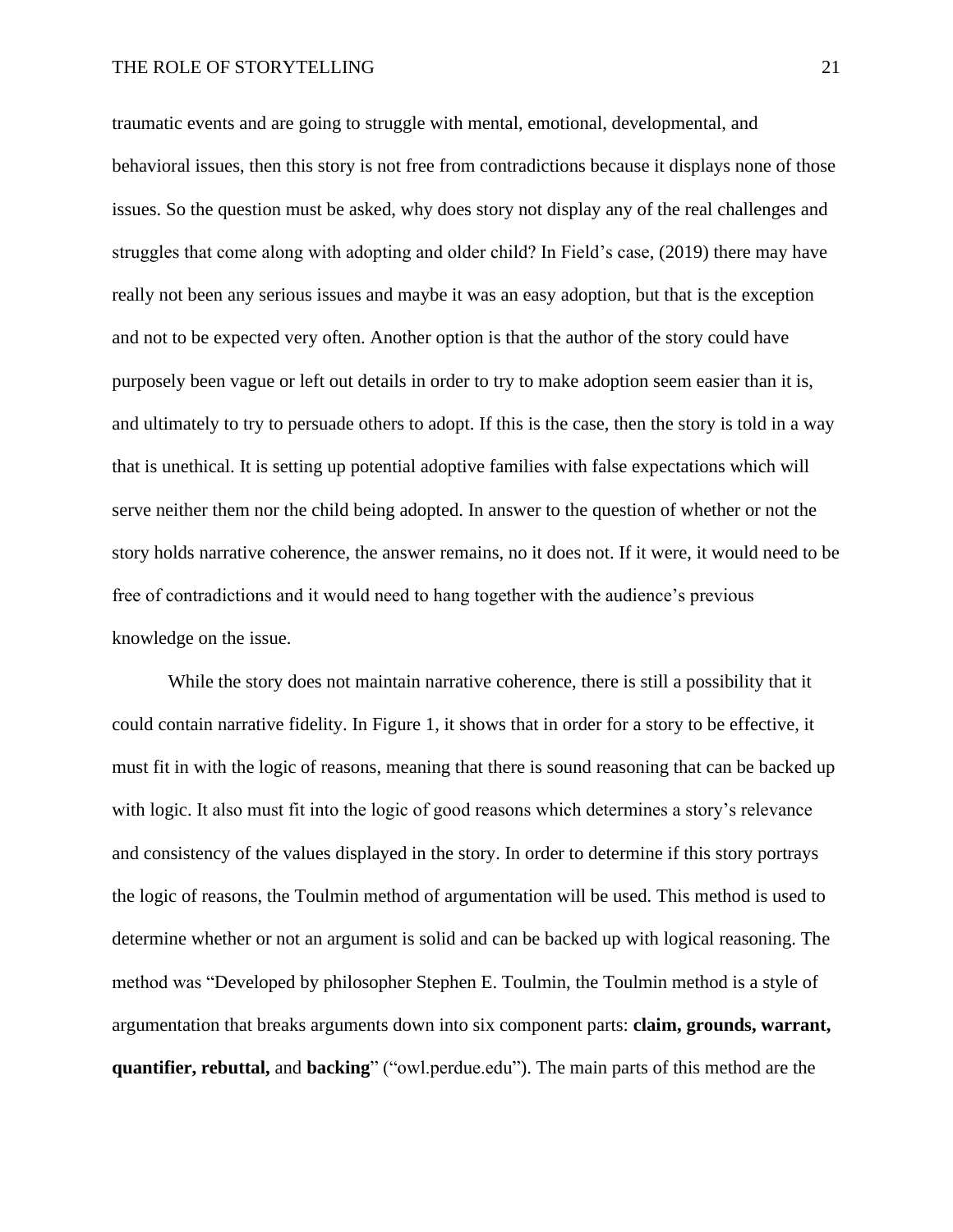claim, grounds, and warrant. These key aspects are what will be focused on and are described as follows:

A **claim** is the assertion that authors would like to prove to their audience. It is, in other words, the main argument. The **grounds** of an argument are the evidence and facts that help support the claim. Finally, the **warrant**, which is either implied or stated explicitly, is the assumption that links the grounds to the claim. ("owl.perdue.edu")

Now that the Toulmin method has been defined, it will be applied to statement from Field's story in order to determine if story applies to narrative fidelity.

The statement that has been chosen is the ending statement in Field's story which says, "I predict, it will be the best decision you ever made" (Field, 2019, para. 19). In this statement, Field's is giving a call to action and persuading people to take the first steps to foster or adopt. When applied to the Toulmin model, this statement is the claim. Field's is claiming that taking steps to foster or adopt a child will be the best decision that the audience could ever make. The grounds of the argument in this case is Field's story itself. Her laying out the story in a way that makes her foster care and adoption choice appear like the best decision she ever made is the ground of her claim. The warrant then would be that because her own experience changed her life for the better, then that will be everyone else's experience as well. This is faulty logic. There is no guarantee that someone else's experience will be as positive as hers was, and therefore, the reasoning is not sound, and the story does not fit within the bounds of the logic of reasons within narrative fidelity.

The final prong of Figure 1 is the logic of good reasons which has to do with the relevance and consistency of values throughout the story. The questions that need to be asked to determine this are from the same study on the narrative paradigm mentioned above. The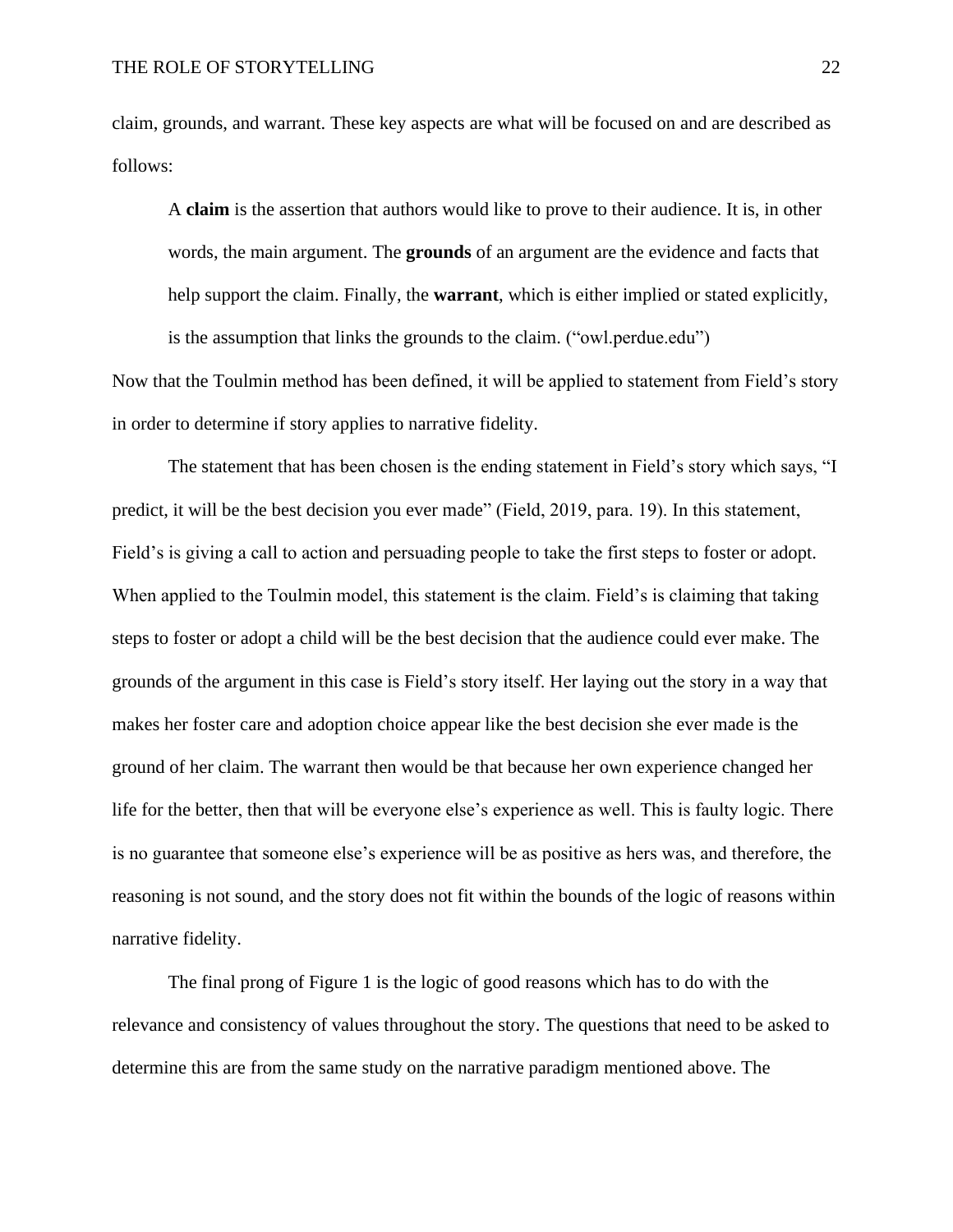questions are as follows, "Are the values in the message appropriate to the kind of decision, change in belief or behavior, asked of the audience? Are values omitted, distorted, or misrepresented?" (Moran, 2016, p. 23). The values that are in the story are the values of family and making a difference in someone else's life. The value of changing someone else's life is appropriate to this story, and it could be effective in persuading someone to adopt or foster who does not really understand the potential struggle involved. In order to be effective in persuading families informed on all the issues that may arise with adopting an older child, the value would need to be emphasized stronger throughout the story.

In answer to the second question, the value of making a difference might not be misrepresented, but the value of family is not shown in the most accurate light. Family life, especially adoptive family life, is often a struggle and can be extremely challenging, which the author does not really discuss in her dialogue. While the story may be close to fitting into the logic of good reasons prong, it does not fit into any of the other prongs within narrative fidelity or coherence and is therefore an ineffective story in promoting older child adoptions. The fifth and final assumption by Fisher applies to this story because it is a narrative chosen by the organization to be told in order re-create an experience lived by an adoptive family for the purpose of persuading others to adopt.

# **Organization #2 – Gladney Center for Adoption**

The Gladney Center for Adoption has been established for over 130 years and is a leading adoption organization in the United States as well as internationally. Gladney was founded in in 1887 by a Methodist minister who had a heart for orphans and was taken over years later by Gladney, who turned it into what it is today. There are now over 16 Gladney associations all over the country and it has become a well-known adoption organization.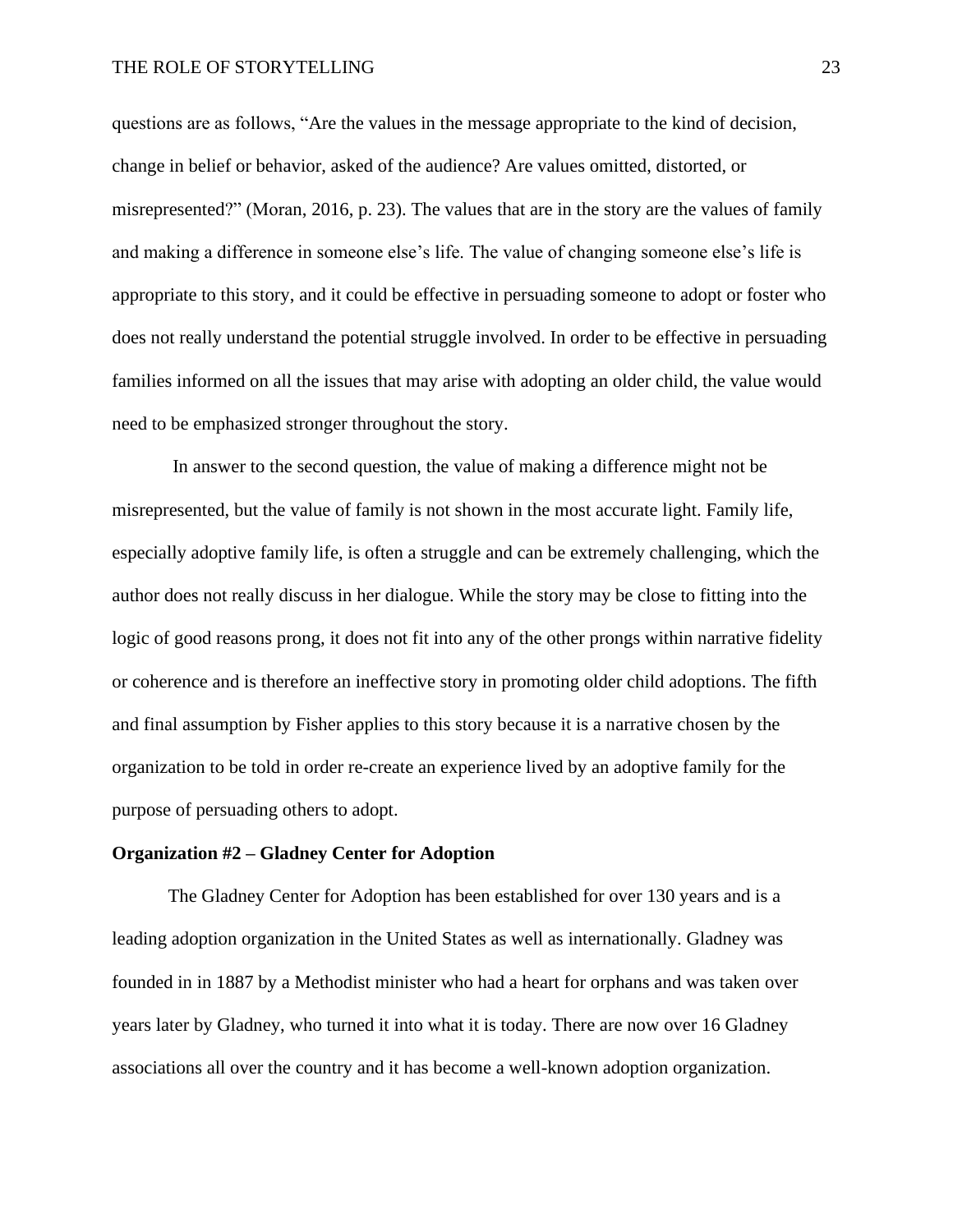Gladney's mission is "Creating bright futures through adoption" ("Gladney About Page"). While their mission statement is brief, they also outline their overall vision for the organization, which is stated, "For the sake of the children and those who love them, Gladney is dedicated to creating the finest adoption experience possible while forging new paths in serving the mission of adoption" (Gladney About Page). While Gladney has been around for such a long time, they have been able to consistently grow and change and are always making strides in the area of adoption.

In the year of 2018, Gladney was able to place 248 children with adoptive families. Gladney assists people in adopting newborn babies as well as children from around the world. In the year of 2000, Gladney introduced their New Beginnings Program which "connects families with children in the foster care system that are immediately available for adoption. We believe that all children deserve loving, permanent homes" ("Foster Adoptions"). Their main focus is on finding adoptive families for children over the age of 7 waiting in the foster system in Texas. They even have a home for pre-teen and teenage girls in the foster system who are waiting to be adopted. Gladney also offers a variety of other resources to adoptive families, including extensive post-adoption services, which many other organizations often lack. They have an entire staff dedicated to walking through post-adoption with families. On their website, Gladney has a tab entitled "Success Stories" which contains the story that is going to be discussed next.

**Overview of story #2.** This particular story is different from the last one simply because it is told by someone who interviewed the adoptive family member versus the actual family member telling the story and the author remains anonymous. The story is similar to the last one in that the adoptive family member, Tanya Orr, started mentoring children which led her to the desire to adopt. The beginning of the story explains the experience that Orr had with the child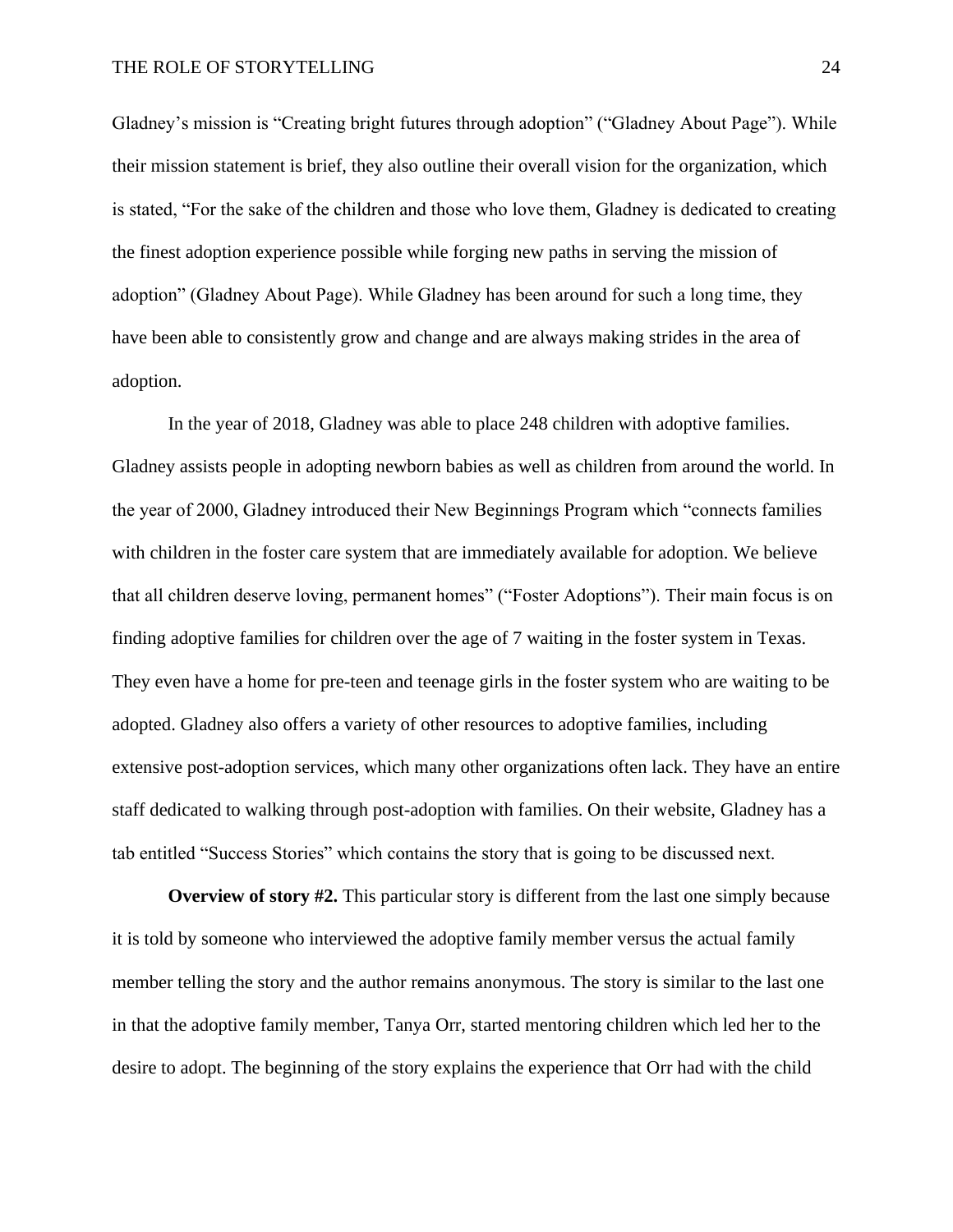she mentored. The author states, "It was this relationship that served as a catalyst, igniting a spark in her which over time grew into a flame of desire for adoption" ("The Gift", n.d., para. 2). Orr eventually marries and moves to a different state, away from the young girl she was mentoring, but her heart for adoption was still burning. Orr and her husband wanted to adopt a girl between the ages of 5-7, but to do this they had to wait for the right opportunity.

The story talks about the time that they spend waiting, which is often many families' experiences in the process of adoption. The author talks of the waiting process and says:

After putting together a "forever family" portfolio, home visits from Gladney, and narrowing the match profile, they were off...to wait, and wait, and wait. It seemed that finding a girl between the ages of 5-7 who matched their profile, turned out to be more harrowing than previously imagined. Thus, they waited. ("The Gift", n.d., para. 6)

Being real about the waiting process of adoption is something that gives this story narrative coherence. Most families have to spend months and sometimes even years waiting to either be paired with a child or for the system to release the child for adoption if they still have living family members. Orr and her husband end up having to wait three years before meeting their soon-to-be daughter and even have a son of their own during that time. Those who have been through this process before will be able to relate to this aspect of the story as it shows one of the struggles of adopting an older child.

Finally, Orr and her family receive an email about six-year-old girl who is in need of a family. Orr states, "There is no such thing as a 'perfect child'; what we need to do is just say YES" ("The Gift", n.d., para. 7). So that is what they did. The family adopts this girl as their own and makes her a permanent part of their family, but the story does not end there. The author goes into explaining some of the difficulties of the transition of having an older adopted child,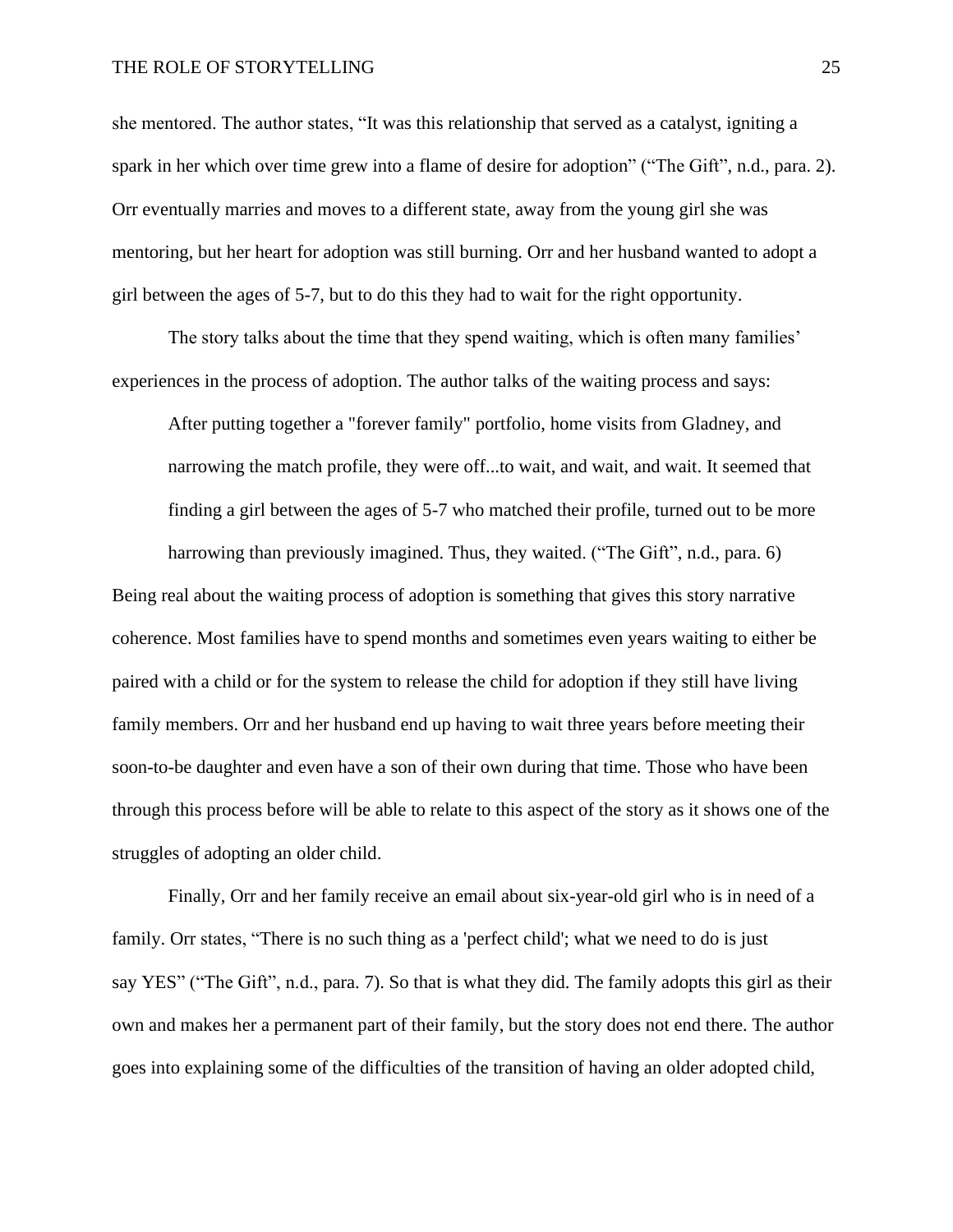which continues to show narrative coherence. This is also where narrative fidelity begins to come into play. In the story, Orr expresses how she sees the difficulties as gifts. She claims that all of the challenges and doubts are what make life worth living ("The Gift", n.d., para. 8). The story ends with the following statement from Orr:

We thought we were going to help her, but the reality is that she has helped us. Loving an adopted child is like seeing through the eyes of God; it is loving unconditionally with God's love. It is natural to love your biological child; this is easy. Your biological child takes on some of your traits; they look and act like you in similar ways. Adopted children are not anything like you. You rely on God to give you this love for them. It has helped me understand God's love for us. ("The Gift", n.d., para. 9)

This ending statement is what really gives the story narrative fidelity. The underlying value here is having faith in God despite the circumstances being challenging. Orr owns up to the fact that adoption is hard and that it is not always easy to love someone who is not a biological part of the family. While there are these difficulties, the value of having faith in God makes it worth it to Orr as well as to those reading this story who have the same values. This story appeals to a very specific audience, those who are believers in God and who are seeking to adopt. To those who fit within the ideal audience, this story holds narrative rationality. It also holds narrative rationality to those who have adopted older children before, because it outlines some of the difficulties and does not make light of the challenges adoptive families may face.

*Application of the Narrative Paradigm to story #2.* Like the first story, this story also holds true with Fisher's first assumption because it is an experience told through the lens of a narrative. The second assumption is applicable because there are clear good reasons or values that the author gives in persuading others to adopt. The value of faith and understanding the love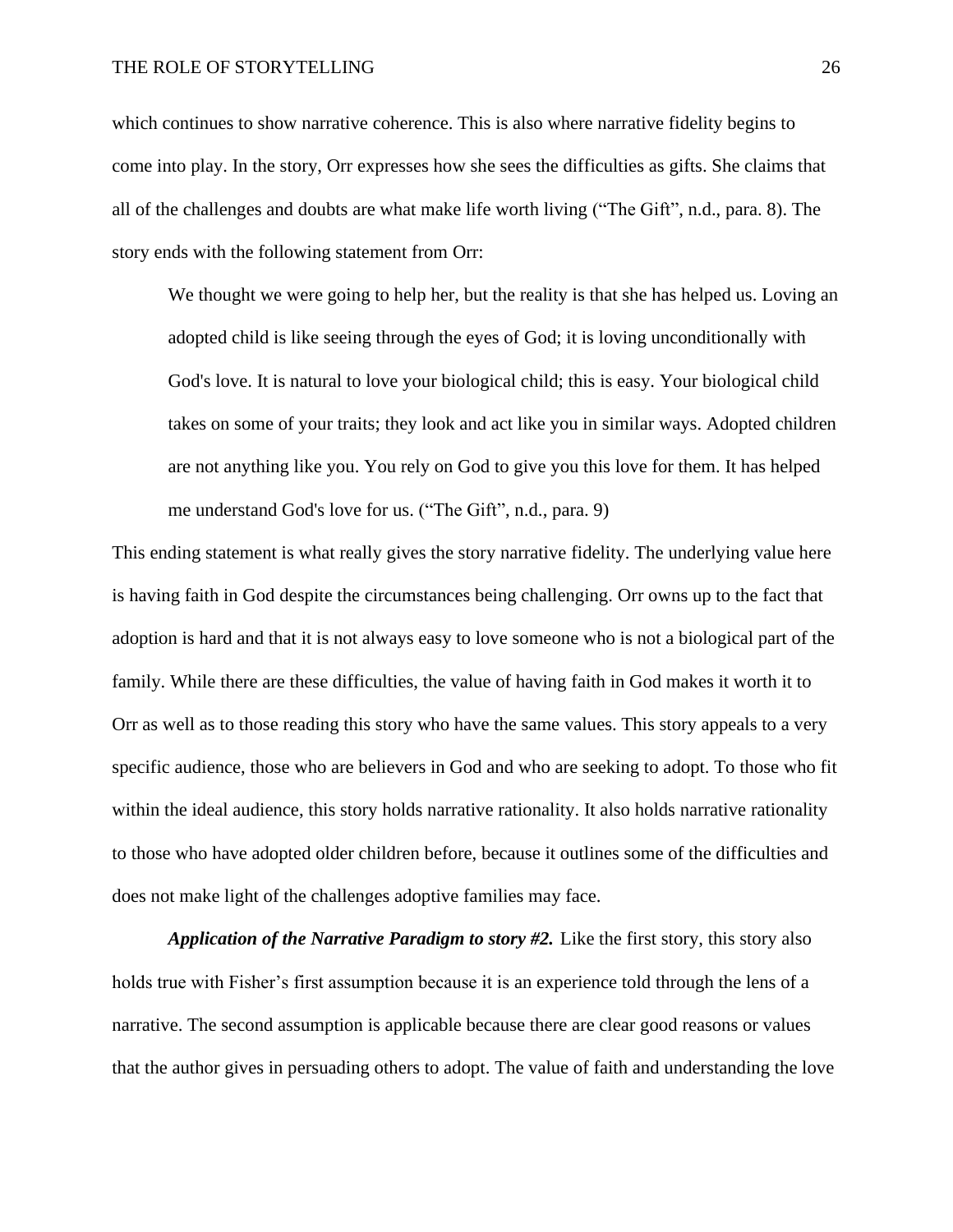of God through adoption is the main good reason given. This value is geared towards a more specific audience, one that likely holds Christian values, and so the third assumption can be applied, but is more narrowly applied. While there are some aspects of the story that relate to narrative coherence and fidelity, it needs to be put into the Figure 1 chart to truly be able to determine the story's effectiveness and whether or not it can fit into the fourth assumption by Fisher. The first question relating to narrative coherence is, does the story hang together? In a way, the story does hang together in the fact that it gives a more accurate portrayal of the adoption process. It does this through showing the reality of the fact that often times, a lot of waiting is involved within the adoption process. This is something that is common knowledge when it comes to adoption and so the fact that the author discusses it in some detail gives the story an aspect that does indeed hang together. Throughout the rest of the story, the author does mention that adoption is a challenge and that the transition was not always easy.

The next question that should be asked is, is the plot free of contradiction? As with the last story, the characters in this story remain consistent and seem to hold the same values throughout the entirety of the story. The plot of the story shows the process that Orr was a part of in adopting her child and gives a small glimpse into the challenges that come with adoption without going into too much detail. Most people that are considering adoption or foster care are aware that it is going to be a challenge. The fact that the author of the story includes this information within the story helps it to remain free from contradicting what the audience already knows to be true. The author could have given more details of the specific challenges Orr and her family faced in order to help the audience relate and have a better understanding. Even so, the story still holds narrative coherence because it hangs together and is free from contradiction.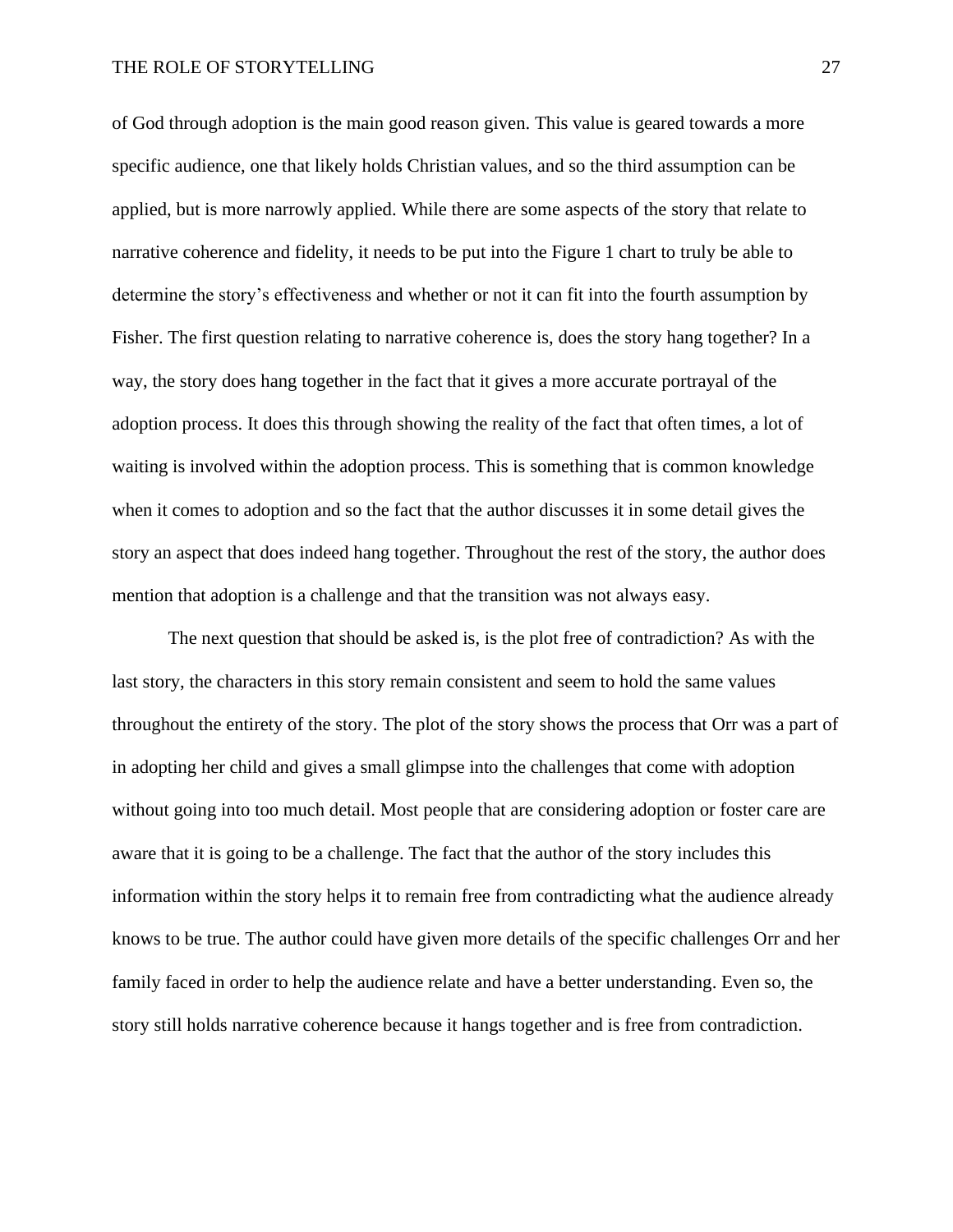While the story does align with narrative coherence, in order for it to be an effective story in promoting older child adoptions, it also needs to align with narrative fidelity. The first prong of Figure 1, the logic of reasons, is what will be looked at first in order to determine the fidelity of the story. The Toulmin method will be applied to conclude whether or not the story fits within the logic of reasons. The statement from the story that will be used as the claim in this method is Orr's statement that says, "We thought we were going to help her, but the reality is that she has helped us" ("The Gift", n.d., para. 9). The grounds of this claim is the following paragraph where the author talks about how adopting a child showed her and her family what God's love looks like. She describes how it is not always easy to love an adopted child because they are not like the family in many ways, but through this, Orr and her family were able to learn to love as God does. The author of this story does not really give a direct call to action like the author of the last story, but implies through the above statement and the paragraph that follows that adoption is worth it because of the way it changes the child as well as the family for the better. When applied to the Toulmin method, this implication would be the warrant that links the grounds to the claim. The claim is that adoption helped Orr's family, the grounds are that they learned how to love unconditionally, and the warrant is that because of the challenges that an adopted child may bring to a family, it helps the family grow and change.

After applying the Toulmin method to this claim, it can be seen that there is sound reasoning within Orr's statement and throughout the story, showing that it does fit into the logic of reasons within narrative fidelity. The story will also need to be applied to the logic of good reasons to be determined as an adequate narrative. In the minds of an audience that are Christfollowers and are considering older child adoption, the values in this story are relevant. A person who is a believer in Christ will have a desire not only to make a difference in someone's else's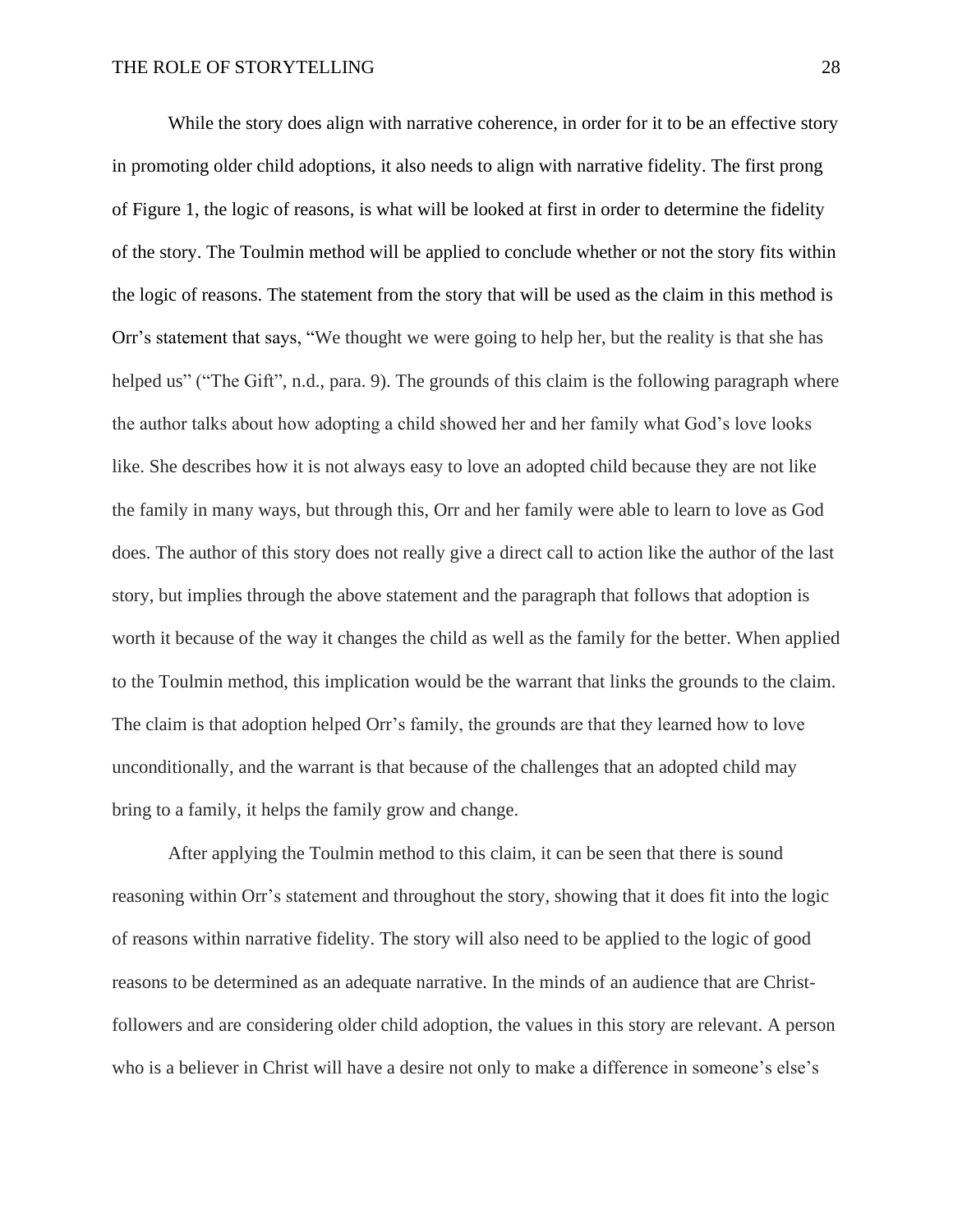life, but also desire to have a better understanding of God's unconditional love in their own life. This makes the values relevant to the ideal audience of Christians, but those who are outside of the Christian faith may not feel that this value has any relevance to them. The Gladney Center for Adoption is not necessarily a faith-based organization and their main target audience is not just Christians. Because of that, the values in the story would only be effective in persuading a very specific audience to adopt an older child.

In conclusion of the analysis of the fourth assumption, the story does hold narrative fidelity and coherence, but only in the eyes of a specific, ideal audience. This story would be more effective if it was used by a distinctly Christian adoption agency that is targeting believers, but as it is not, the story will not likely be very effective promoting the adoption of older children. The story needs to be aligned with the audience's beliefs and behaviors in order to be considered an effective narrative. While it does have the underlying value of making a difference in a child's life, the main focus is that it helped Orr and her family grow in their walk with God, which many people may not care about, and so it does not give reason enough for a person to uproot their entire life and deal with the challenges and struggles of adopting an older child. In regard to the fifth assumption by Fisher, the experience shared by Orr is chosen by the adoption organization in attempts to give the audience a story to relate to and ultimately, to persuade others to adopt. Despite its possible ineffectiveness, it is a meaningful story which can give some insight to potential adoptive families on certain aspects of what it may be like to foster and adopt an older child.

#### **Organization #3 – The Barker Adoption Foundation**

The final organization that will be discussed is the Barker Adoption Foundation. This nonprofit adoption agency was founded in 1945 and is licensed in Maryland, Washington, D.C.,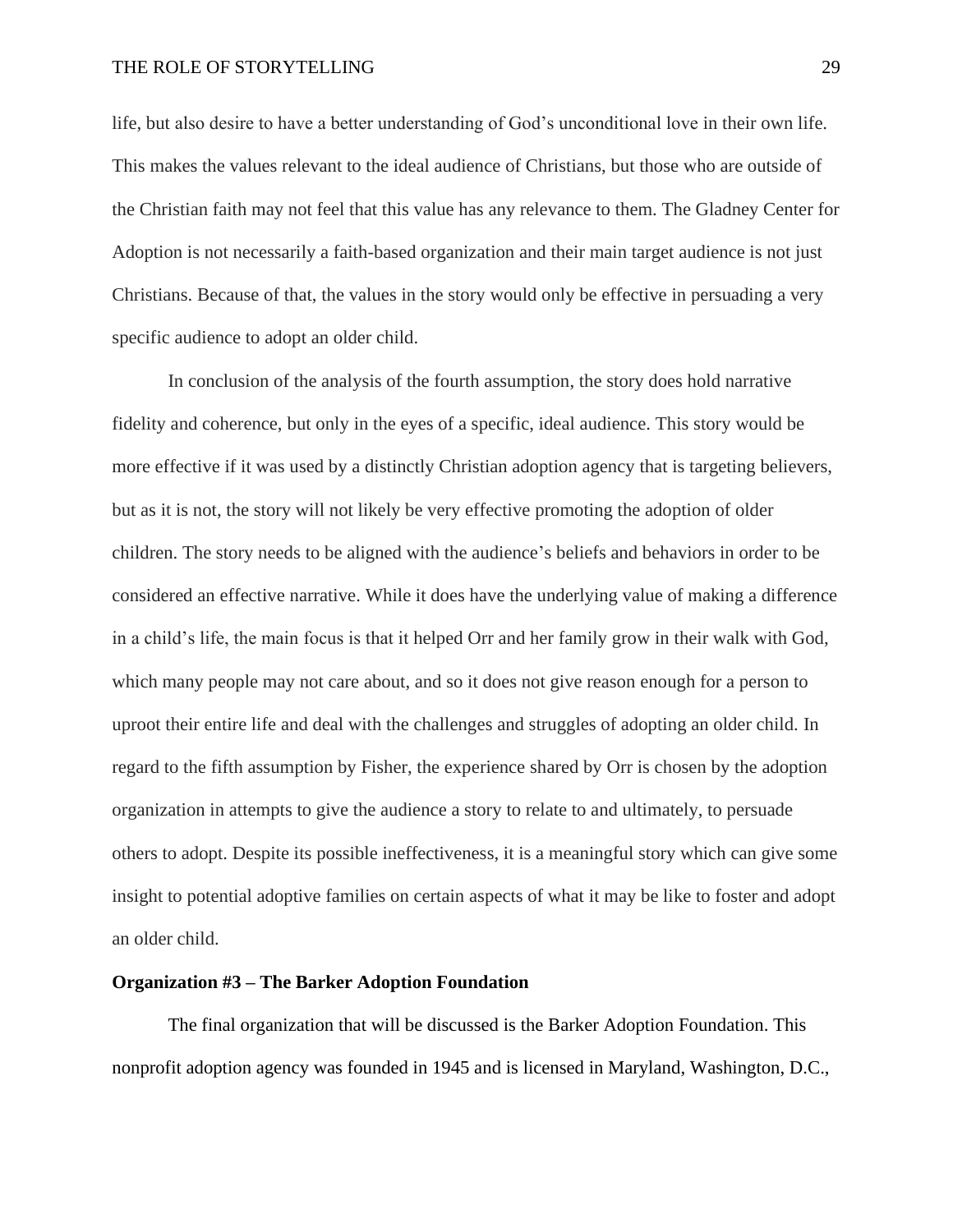as well as in the state of Virginia. Like the previous two organizations, Barker offers a variety of services and resources, but their main focus is on adoption. Their mission statement says, "Barker provides lifelong services for all in the adoption constellation and advocates for ethical, respectful, and child-centered adoption practices" ("Our Barker Mission and Values"). There is also an entire list of values laid out on their website, including things like, integrity, compassion, and inclusiveness that define who Barker is as an organization.

Some of the services offered by Barker are things like crisis pregnancy and adoption counseling, domestic infant adoptions, international adoptions, and older-child adoptions from foster care in the United States. They also have post-adoption services available as well as community education programs that inform people on adoption. According to their website, "Barker has placed more than 7,500 children into the welcoming arms of adoptive parents and provided counseling and related support services to more than 30,000 women and their families who are considering placing a child for adoption" ("A Rich History"). This is proof that their organization is being effective and making a difference in the lives of children and their families.

**Overview of story #3.** The story that was chosen to be evaluated from Barker is told from the perspective of the adopted child years after their experience in foster care. The story begins by the author, Criner, going into detail about what their life was like in the foster care system and stating:

As a foster child, I experienced multiple broken promises from families that assured me they were my forever homes. I found myself being traumatized all over again. Being moved from one home to another, one family to the next was exhausting and heartbreaking. As a result, I developed social-emotional issues and began displaying challenging behaviors at school and at home. I began to self-sabotage my placements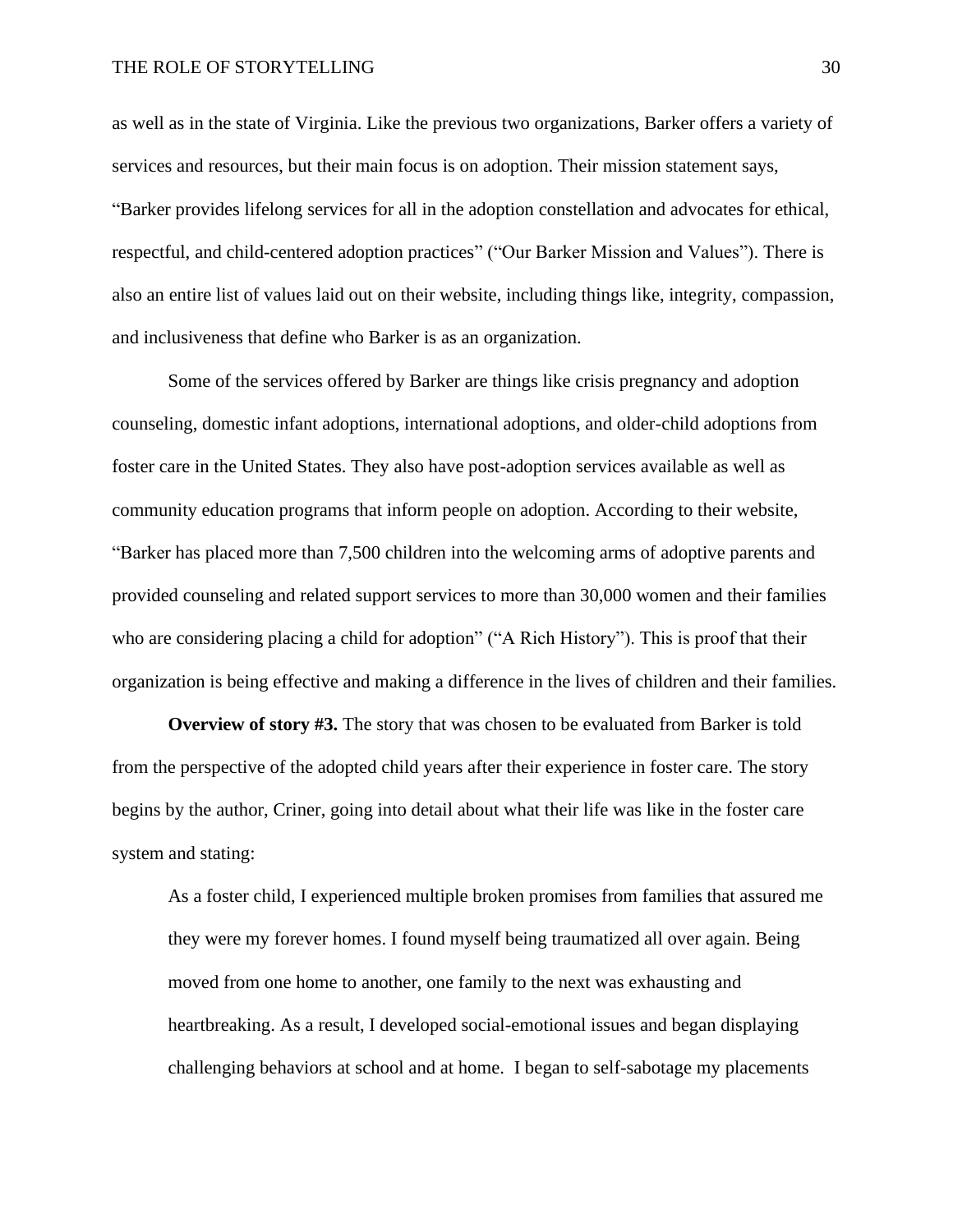because I knew that sooner or later, I would be sent away to another family who would then send me away to another temporary placement or a group home. (Criner, 2019, para. 2)

This paragraph portrays exactly what many foster care children experience. Criner is incredibly open about what the consequences of foster care can look like in a child's life and does not hesitate to explain the challenges. She shares about how when she was 12 years old, she was placed with a foster parent who was willing to take on all of the challenges that came with fostering a child with so many issues. At this point, Criner had been placed in 15 different homes and was separated from the siblings that she loved. She was officially adopted at 15 years old and proceeded to have extreme behavioral issues, eventually leading to spending time in a juvenile detention center.

During this time, Criner attempted to convince her foster parent that the situation was not working, and she would be better off on her own. Her foster parent refused to accept this and kept on fighting for her which was what ultimately made all of the difference. Criner began working with a new therapist, was moved to a different school, and was able to become a part of some of the school communities. Because of the love that she felt from her foster parent and those in her school community, Criner began to change. She talks about how she had grown tired of pushing people away and she wanted to finally have some stability in her life:

I remember vividly the days when my mom would say to me "Toni, you can act out as much as you want, but I'm not giving you back to the foster care system. *All families have their issues but that doesn't mean we just walk away.*" I thought she was the craziest woman in the world for saying this and sticking with me. But her words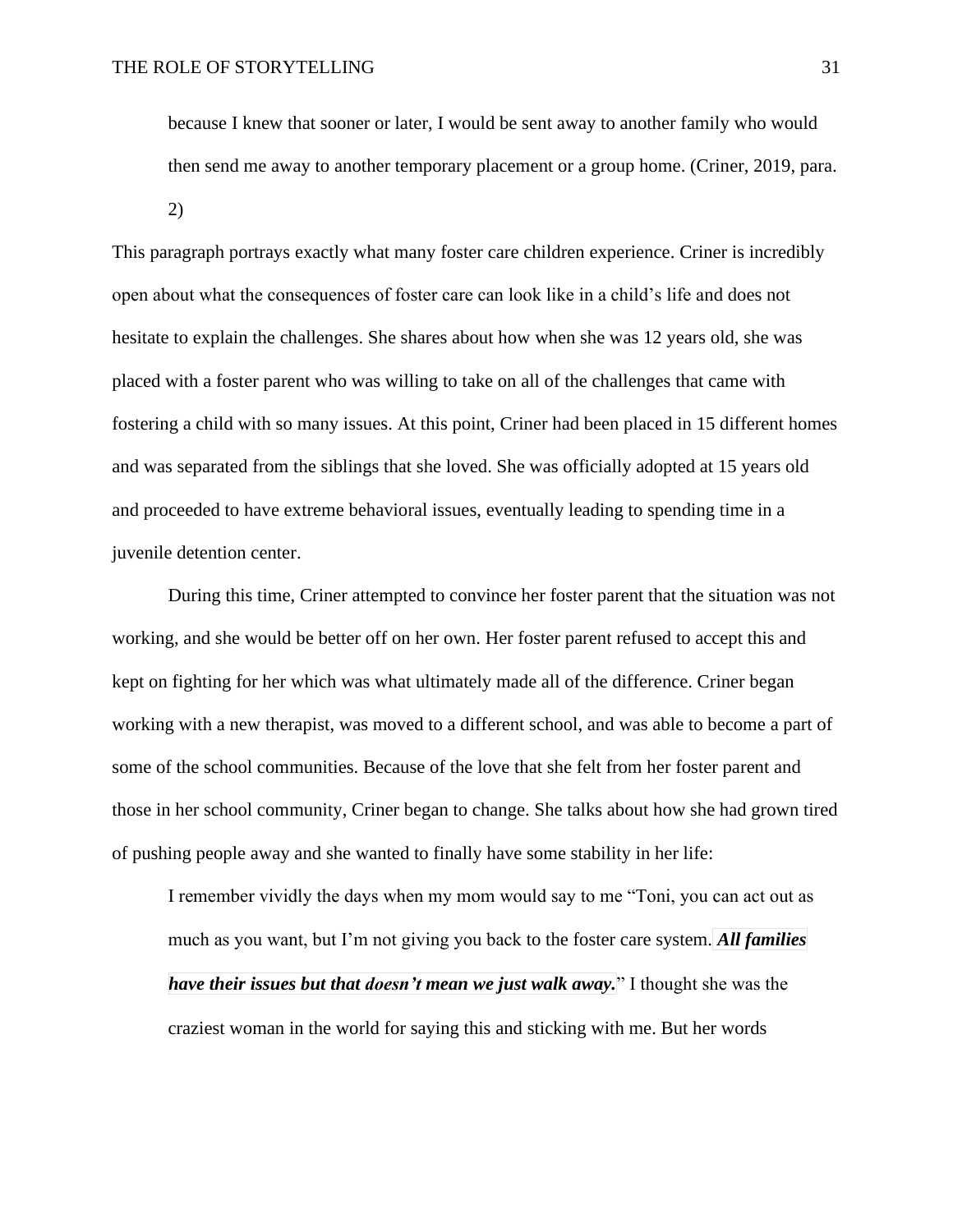gradually restored the faith that I had lost of finding my forever family and love. (Criner, 2019, para. 7)

In the end, it was the consistency that Criner's foster parent maintained that allowed to her to realize that she was worth loving. Criner also talks about how it took more than just her foster parent to help her change. It was all the people in her life that were willing to go out of their way to help an at-risk child. She then tells about her life as an adult, going into detail about some of her college experience and then discussing the work that she does now. Criner has dedicated her life to helping at-risk children, just like she was, and has a goal to establish an organization that helps children who age out of the foster care system. She ends her story with a call to action, stating, "I want families to know that older foster youth are worth loving too. It is never too late to make a difference in a child's life. Trust me. I am proof" (Criner, 2019, para. 12). Criner's story is one that is realistic, informative, and inspiring.

Not only does the author succeed in allowing her audience to feel empathy for her situation, but narrative coherence is also seen throughout this story in Criner's life. She acts in a way that is to be expected from someone who has been placed in 15 foster homes by the age of 12. Her openness about the struggles that she faced as a foster and adopted child gives the story its reliability and allows the story to hang together. Narrative fidelity is evident in the values of the story. One of the main underlying values throughout the narrative is perseverance. Criner's foster parent refuses to give up on her and that is what ultimately changes Criner's life. Portraying how Criner's foster parent's perseverance is what changed her life, inspires the audience to be willing to do the same. They see the impact that never giving up on someone can have, which often will strike a responsive chord within the hearts and minds of the audience. The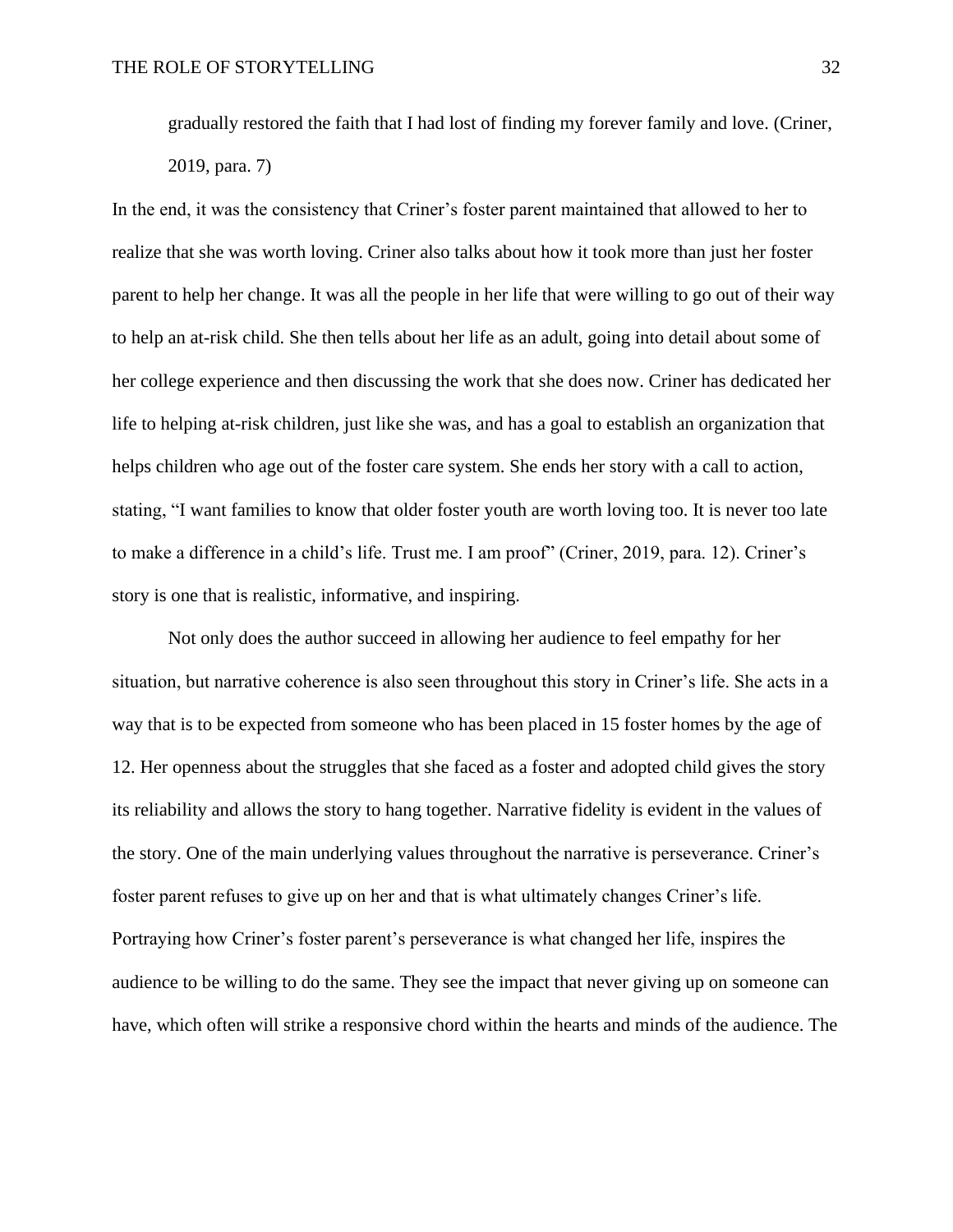ideal audience that this story appeals to is an audience who will value being able to change someone else's life even if it means making sacrifices and doing what is hard.

*Application of the Narrative Paradigm to story #3.* The first of Fisher's assumptions holds true with the story told on Barker's website for the same reason the last two stories did; because it is an experience retold as a narrative. The good reasons in the story, which have to do with the second assumption, are values such as changing someone's life and perseverance. In order to be effective in persuading someone to adopt, these values have to align with a person's historical, biographical, and cultural background according to Fisher's third assumption. These are relatively universal good reasons or values and can therefore be effective in promoting older child adoptions. To truly determine the effectiveness of the story, it needs to be analyzed using Fisher's fourth assumption. The story clearly holds aspects of narrative coherence and fidelity, but it needs to be determined if it can be completely applied to Figure 1. It was mentioned above that the story does hang together, but what causes it to do so? The story hangs together because it gives a truthful portrayal of the issues that many foster children experience. Criner gives an accurate depiction of the challenges in the life of an older foster child, but also gives hope that change really can happen. She does not leave out any details of her difficult past, but instead lays them all out and allows the audience to see the reality of adopting an older child out of foster care.

Because of the honesty and openness of the author, the story's plot is free from contradictions. The plot of this narrative is all about how the authors life was changed for the better by her foster parent and others who were willing to persevere and sacrifice in order to make a positive impact in her life. This narrative hangs together with what the audience already knows to be true because it does not leave out the struggles of adopting, which makes it reliable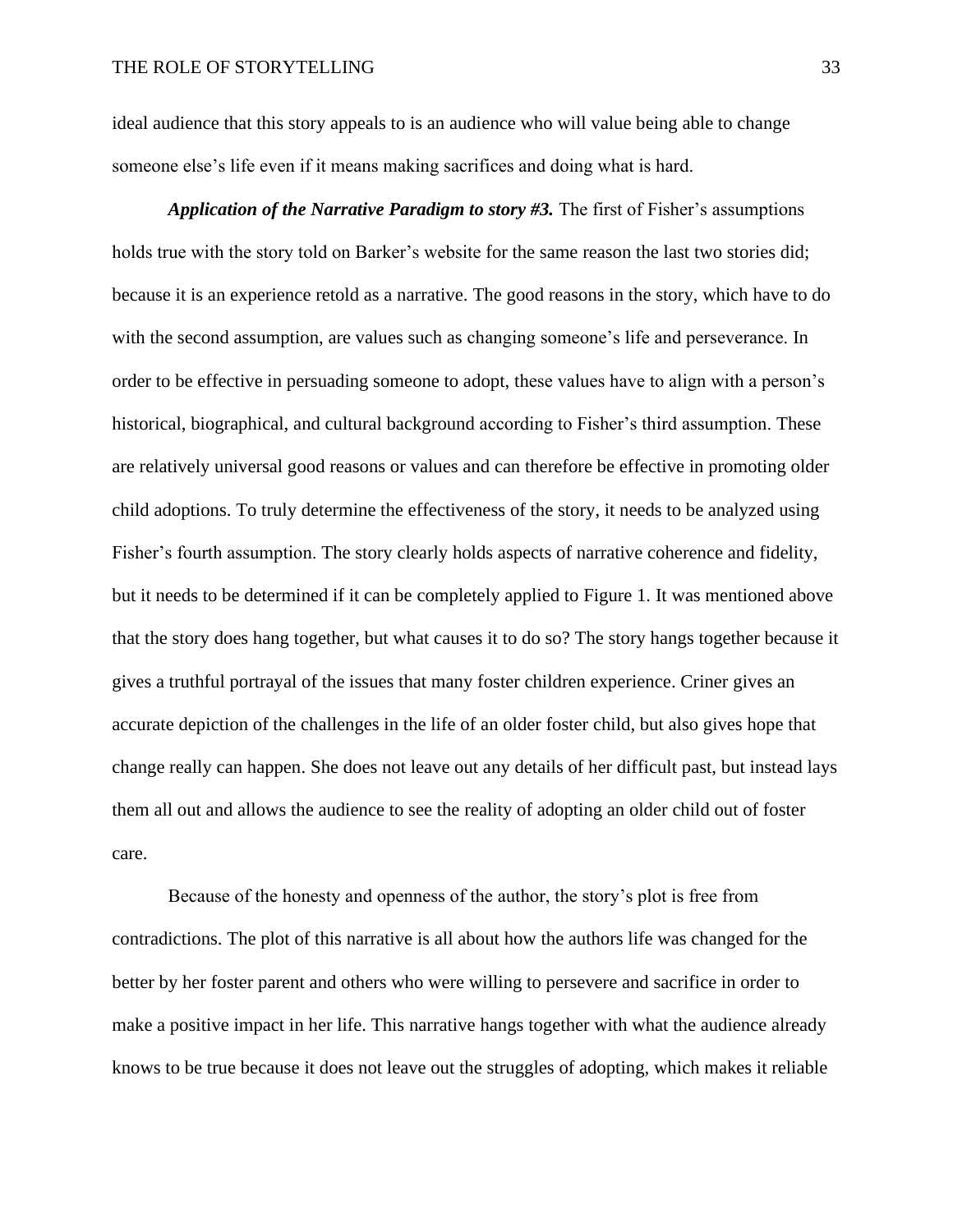and truthful in the minds of the audience. If the story only told the good parts, it would not seem as believable and the narrative would not hold either coherence or fidelity, but this story portrays all the hard struggles that older foster children face, and it therefore does not contradict the previous knowledge of the audience. It also gives hope to the audience by showing them that the struggles can be overcome, and a better life can be achieved for the foster or adoptive child. Criner's story is an accurate depiction of many foster care and adoptive families stories and because of this, it holds narrative coherence.

The story also holds narrative fidelity because there is sound reasoning throughout the narrative and the values are relevant and consistent. To show that there is sound reasoning, a statement from within the narrative will be analyzed using the Toulmin method. The statement is a quote from Criner (2019) that says, "Although my path to success was rocky, I steadily began to earn the respect of those who knew me. It was all thanks to my mom's unwavering love and commitment to ensuring that I succeeded and found my balance in this world (para. 11). This is the claim and the grounds that support the claim are the facts that show the change that happened in Criner's life. The story shows that she was able to turn her entire life around because of the constant love and support from her foster parent and the others around her. The warrant then would be that with the proper love and support, a foster or adoptive child can thrive and become successful later on in life.

The final prong of Figure 1, the logic of good reasons, will be assessed in this story to determine if this a good narrative that can be effective in promoting older-child adoptions. As stated earlier, one of the main underlying values of this narrative is perseverance. This value is relevant and consistent with the story. Criner shows that fostering and adopting an older child has many challenges, but also shows that with perseverance, it can be a story of hope and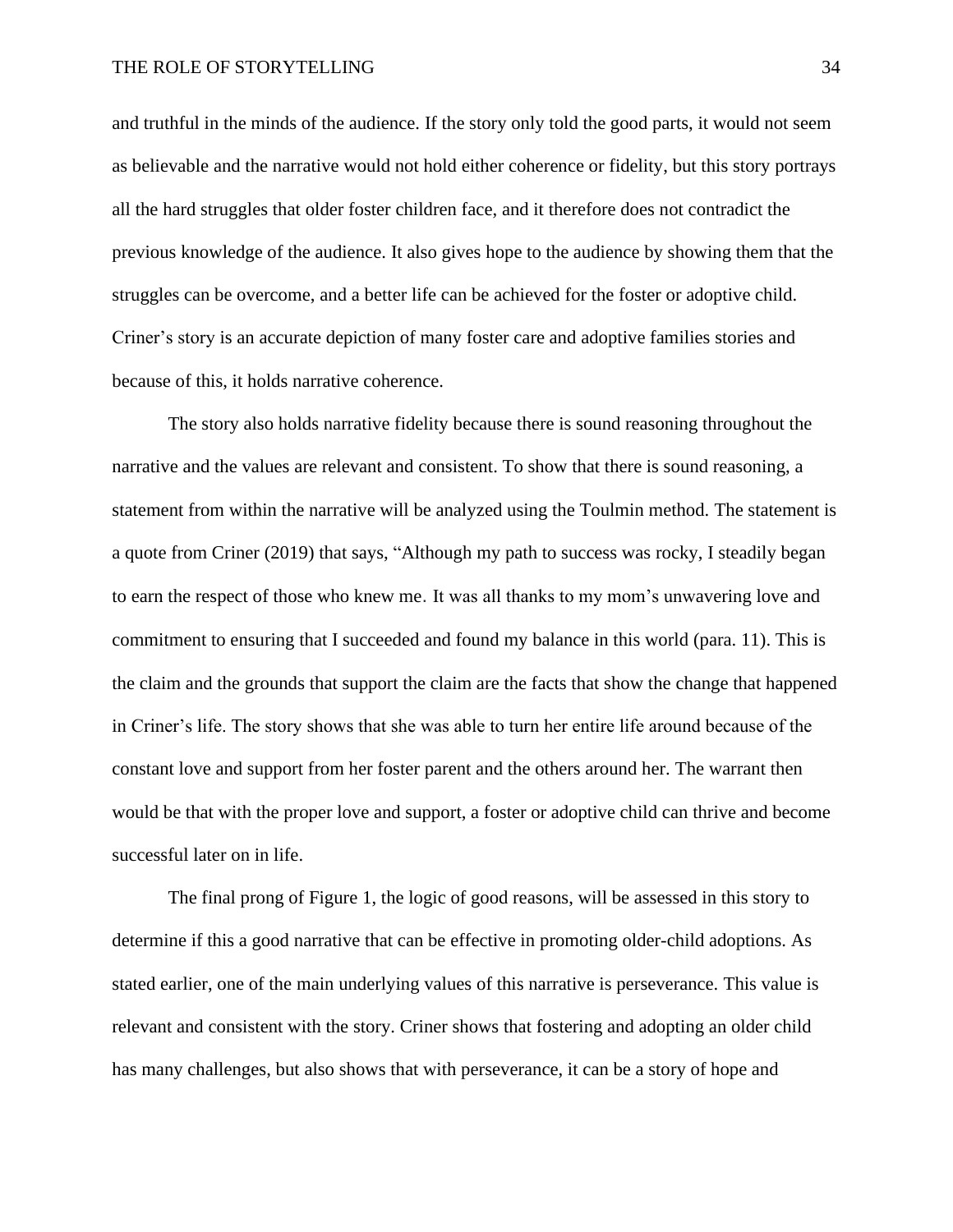redemption. This value stays consistent throughout the entire story and it helps the audience to see that if this is something that they value, they can change a child's life forever which is also a value in the narrative. Because of the relevance and consistency of the values throughout the narrative, Criner's story aligns with the prongs of narrative fidelity.

This story has proven to hold both narrative coherence and fidelity, which therefore, makes it a good story. When applied to the fifth assumption within the Narrative Paradigm, it can be seen that Criner's experience was a story chosen and re-created for the purpose of promoting older child adoptions. Out of the three different narratives that have been outlined in this thesis, this story would likely be the most effective in promoting the adoption of older children. Not only is it realistic and informational, but it also gives hope and inspires people to consider adopting an older child. Criner's narrative can draw in a broader audience than the past two stories because of its values and its level of realism, making it more effective.

#### **Conclusion**

Each of the three stories outlined above are different. They are each told from different perspectives, they are from different organizations, and are about different people, yet they all have the same goal: to show people the value in older-child adoption. While each of the narratives give real-life foster care and adoption stories, not all of them meet the criteria for narrative rationality. The first two stories, while sweet and inspirational, do not hold enough narrative rationality to be able to effectively promote older-child adoptions. They do not give enough realistic evidence of the challenges that may face an older child in foster care as well as the struggles that may be experienced by the entire family. One might even go so far as to say that the stories by AdoptUSKids and Gladney Center for Adoption present an inaccurate representation of what fostering and adopting an older child is really like. In order for the stories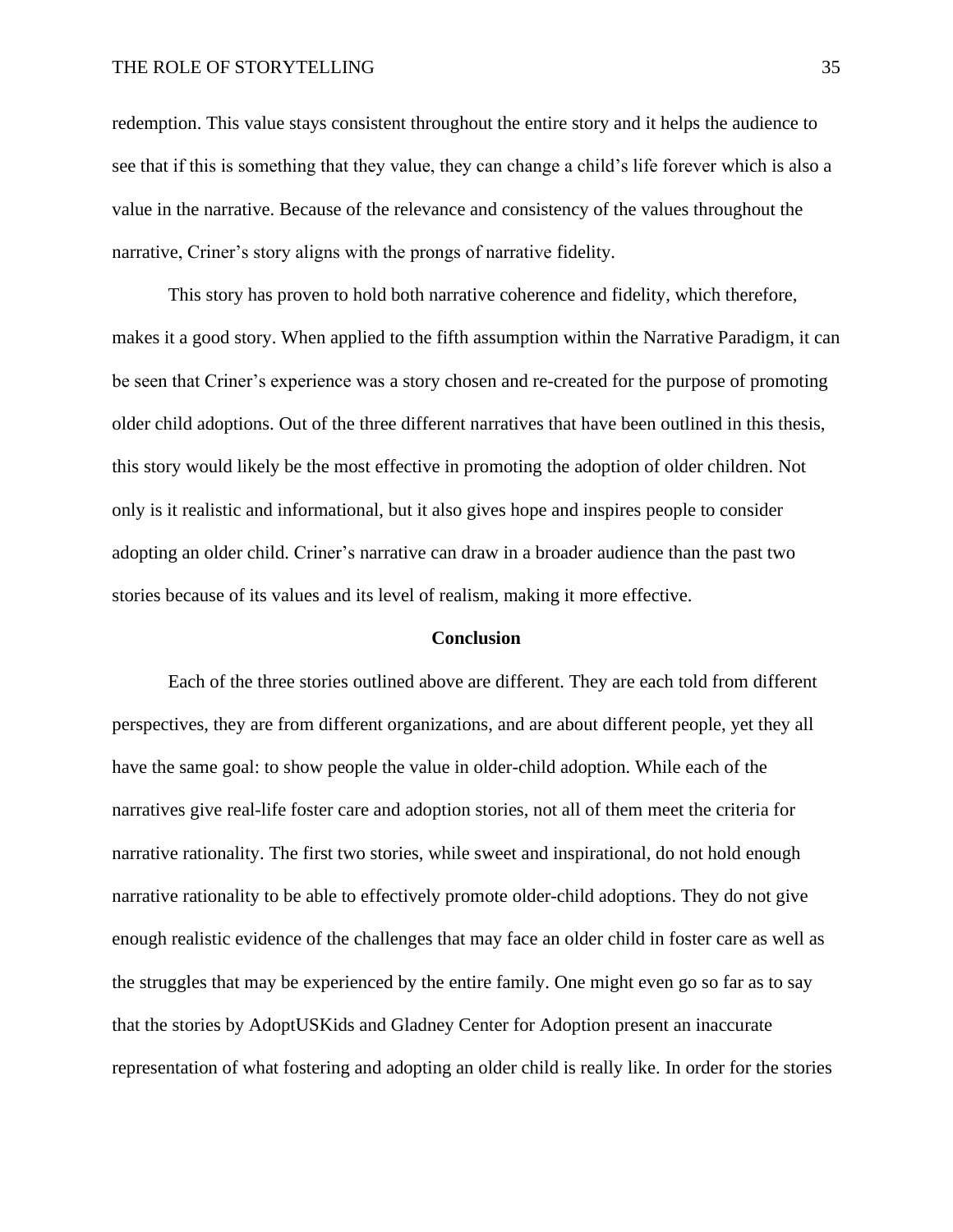to be truly effective, these organizations should model their stories after the one analyzed above by the Barker Adoption Foundation. This narrative is raw and real and gives a much more accurate portrayal of the serious issues facing older foster and adopted children, yet it also gives hope and shows that success can be achieved. Adoption organizations need to continue using narratives to promote older-child adoptions if they want to be successful in fulfilling their missions, but they must do so in way that genuinely prepares families for what it may be like.

The need for older-child adoptions to take place is great, and while adoption organizations have a difficult task in persuading people to adopt older children, the Barker Adoption Foundation story is proof that it can be done. The need for storytelling is proving to be more and more effective in the nonprofit realm, especially when promoting a cause like olderchild adoptions. If organizations can continue to share stories that show accurate representations of adopting an older child, while also providing hope for success, then the statistics of older children stuck in the foster care system could drastically lower and lives could be changed for the better.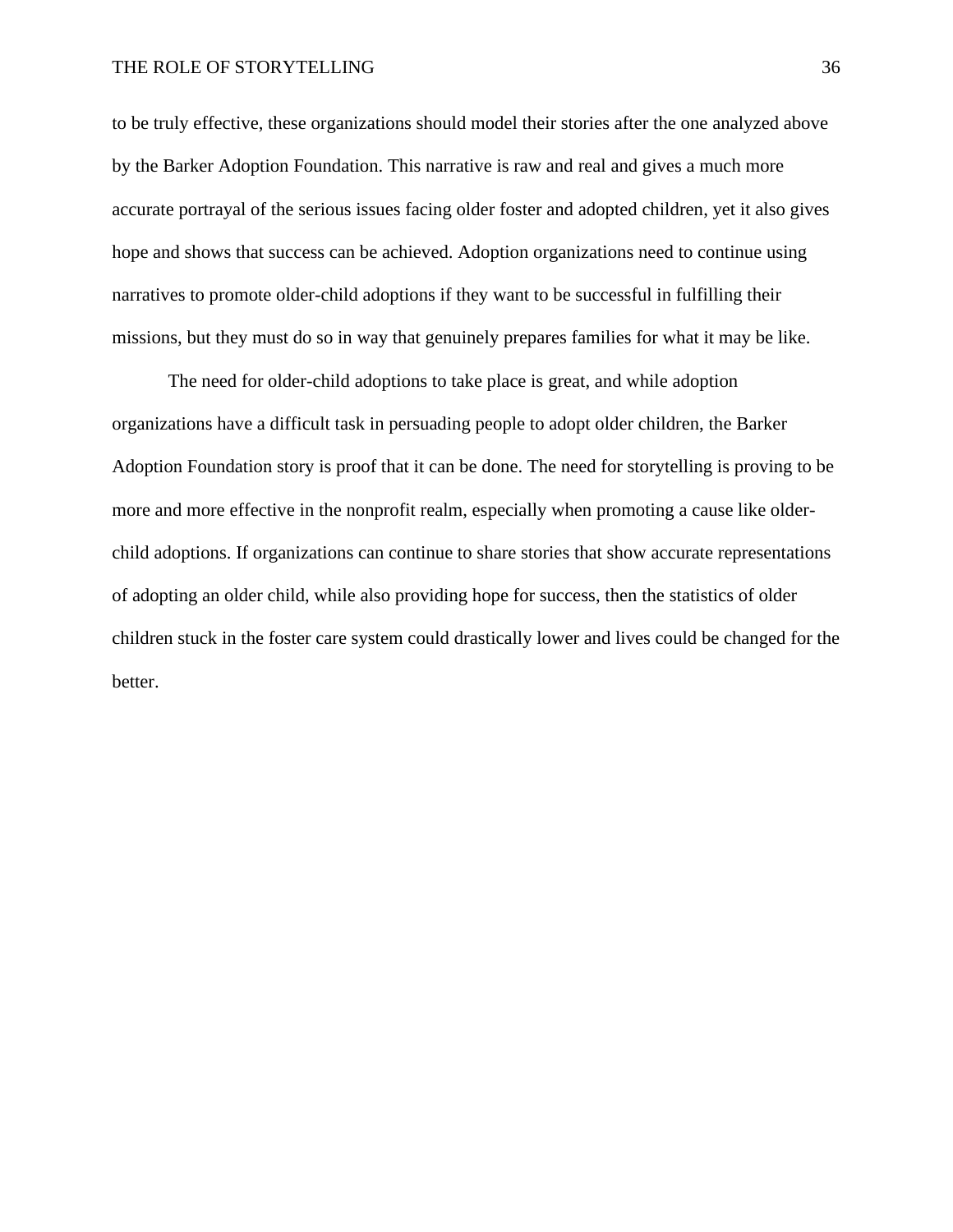#### References

- AdoptUSKids. (2013, January). Using customer service concepts to enhance recruitment and retention practices. Retrieved from http://www.nrcdr.org/\_assets/files/using-customerservice-concepts-to-enhance-recuitment-and-retention-practices.pdf#page=11
- Barker Adoption Foundation. (n.d.). Nonprofit Adoption Agency Maryland Virginia and Washington DC. Retrieved from https://www.barkeradoptionfoundation.org/about-us
- Barnett, E. R., Jankowski, M. K., Butcher, R. L., Meister, C., Parton, R. R., & Drake, R. E. (2018). Foster and adoptive parent perspectives on needs and services: A mixed methods study. *The Journal of Behavioral Health Services & Research, 45*(1), 74-89. doi:http://dx.doi.org.ezproxy.liberty.edu/10.1007/s11414-017-9569-4
- Children's Bureau. (2018, August 10). The AFCARS Report. Retrieved from https://www.acf.hhs.gov/sites/default/files/cb/afcarsreport25.pdf
- Child Welfare. (2019, March). Foster Care Statistics 2017. Retrieved from https://www.childwelfare.gov/pubPDFs/foster.pdf
- Criner, T. (2019, March 7). You Have The Power To Create A Better Life For Older Foster Youth. Retrieved from https://www.barkeradoptionfoundation.org/adoptionresources/barker-blog/you-have-power-create-better-life-older-foster-youth
- Denning, S. (2002). Using stories to spark organizational change. Retrieved from http://providersedge.com/docs/km\_articles/Using\_Stories\_to\_Spark\_Organizational\_Cha nge.pdf
- Fisher, W. R. (1984). Narration as a Human Communication Paradigm: The Case of Public Moral Argument. *Communication Monographs*, *51*(1), 1. https://doi.org/10.1080/03637758409390180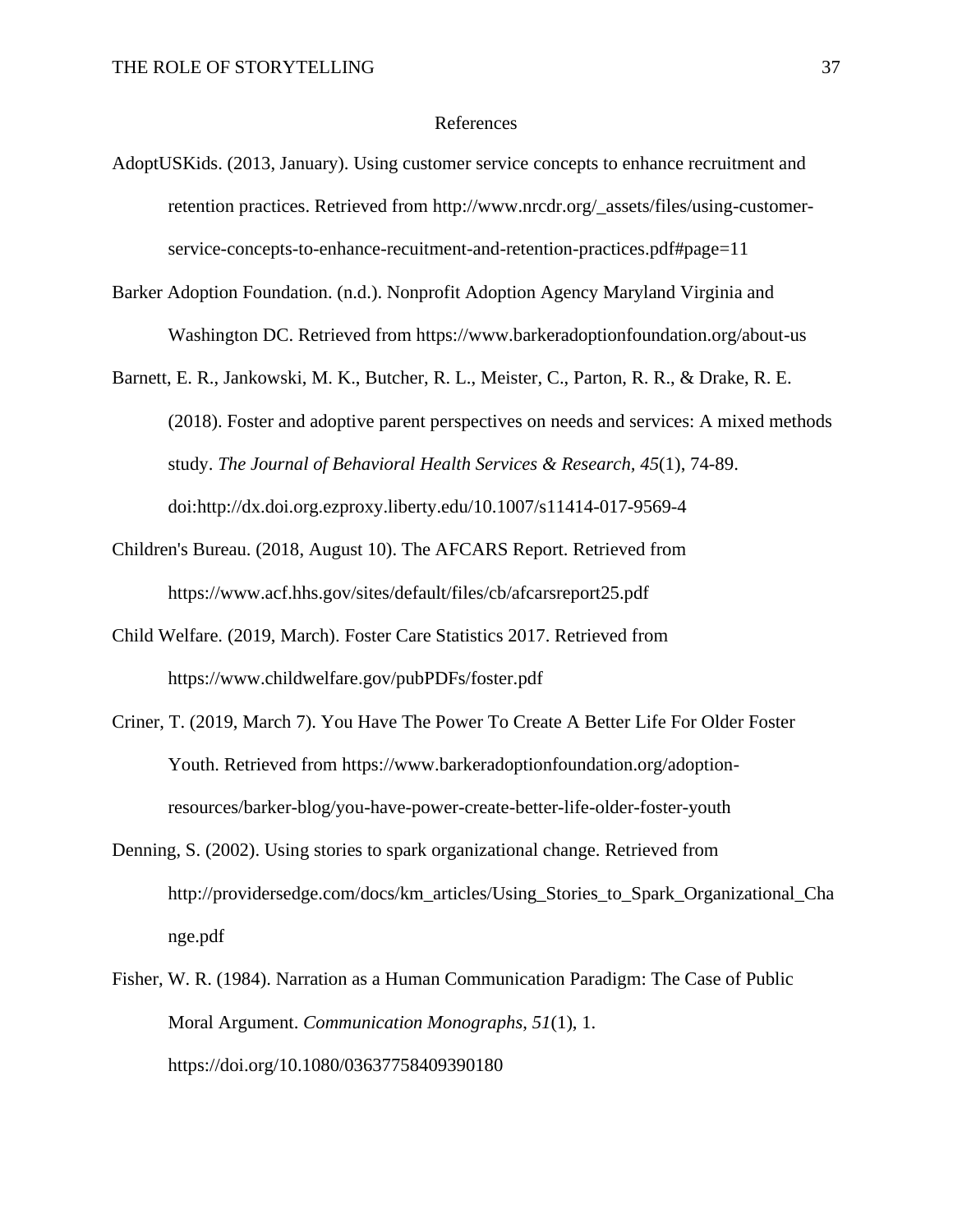- Gladney Center for Adoption. (n.d.). The Gift: An Adoption Story. Retrieved from https://adoptionsbygladney.com/i-want-to-adopt/foster-adoption/success-stories/the-giftan-adoption-story
- Griffin, E. (2014). *A first look at communication theory*. New York, NY: McGraw-Hill Higher Education.
- *Merriam Webster Dictionary.* (n.d.). Definition of ADOPT. Retrieved from https://www.merriam-webster.com/dictionary/adopt
- Moran, T. (2016). Why We Are Angry: Rearticulating Fisher's Narrative Paradigm with Interactivity and Hypertext.

https://pdfs.semanticscholar.org/9463/47d6364f22fe8f8f30841d466c8c6f0250c2.pdf

- National Conference of State Legislature. (2019, May 2). Supporting Older Youth in Foster Care. Retrieved from http://www.ncsl.org/research/human-services/supports-olderyouth.aspx
- Purdue Writing Lab. (n.d.). Toulmin Argument // Purdue Writing Lab. Retrieved from https://owl.purdue.edu/owl/general\_writing/academic\_writing/historical\_perspectives\_on \_argumentation/toulmin\_argument.html
- Siegel, A. (2016). Nonprofit Storytelling: Framing the Message for Compelling Communication. Retrieved from https://digitalcommons.murraystate.edu/cgi/viewcontent.cgi?referer=https://www.google. com/&httpsredir=1&article=1007&context=honorstheses
- Soule, D., & Wilson, D. (2002, January 1). Storytelling in Organizations: The power and traps of using stories to share knowledge in organizations. Retrieved from